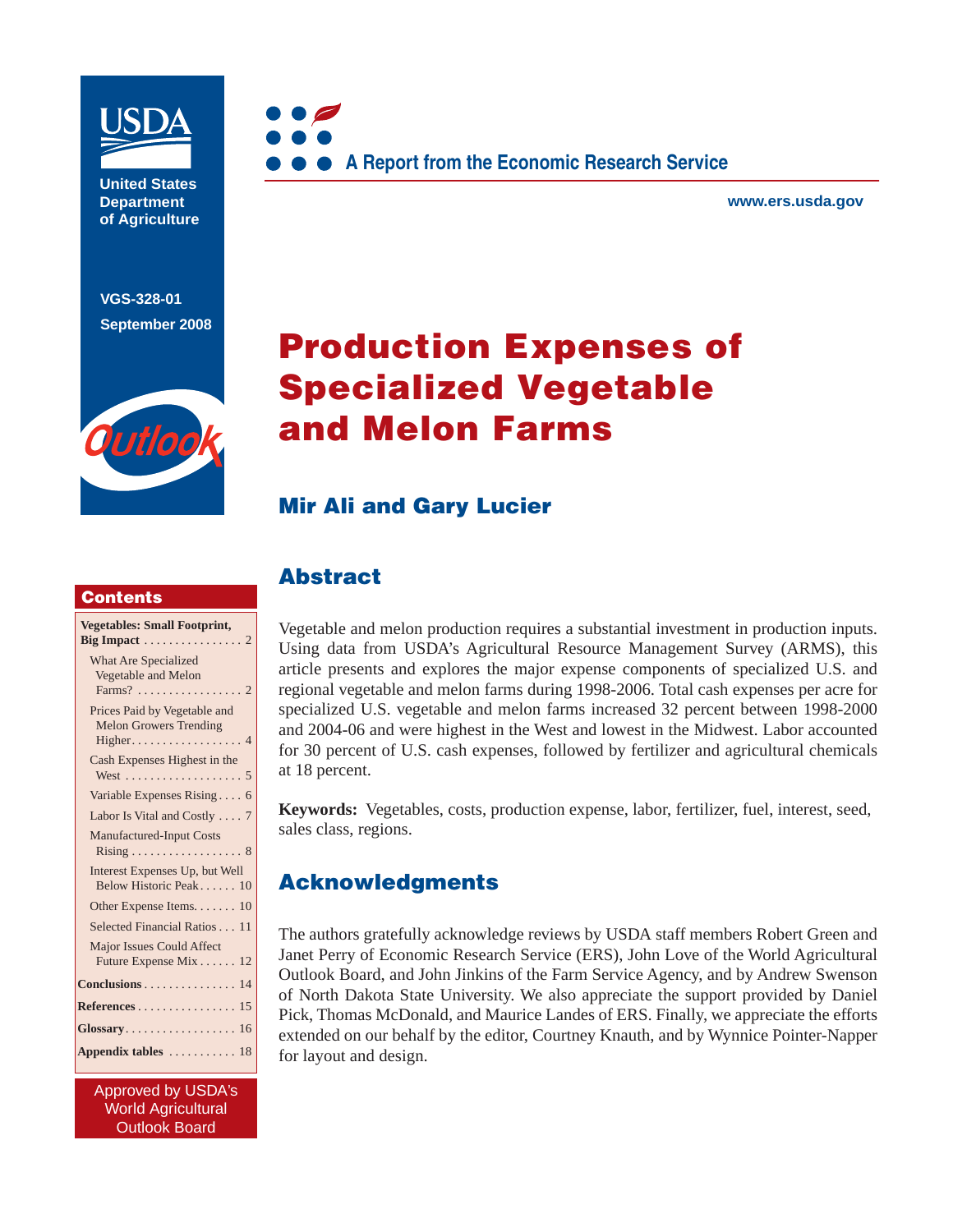# **Vegetables: Small Footprint, Big Impact**

Producing food and fiber in the United States requires a substantial investment in inputs by farms and ranches. During 2004-06, the production expenses (excluding operator dwelling expenses) of all U.S. farms and ranches averaged \$213 billion annually (USDA, ERS, Farm Income Data Files). The portion consisting of fixed and variable cash expenses during this period averaged \$195 billion, up 12 percent from the average of the previous 3 years.<sup>1</sup>

U.S. production of vegetables (including potatoes and pulse crops) and melons occurs on less than 7 million acres, about 2 percent of all harvested cropland. However, from this small footprint comes a diverse set of highvalue products, which generated 16 percent of all farm cash receipts and 8 percent of U.S. farm export value during 2004-06 (USDA, ERS, Vegetables and Melons Briefing Room). Reflecting the intensive, high-cost nature of U.S. vegetable and melon agriculture, total farm cash expenses of such farms averaged \$288,036 per farm in 2004-06 and accounted for roughly oneseventh of total U.S. farm cash expenses. The largest vegetable and melon farms (those with more than \$1 million in sales) averaged \$2.9 million in total cash expenses. Cash expenses for all farms and ranches with more than \$1 million in sales averaged about 40 percent less, at nearly \$1.7 million.

National or regional information on production expense components that are specifically for the vegetable and melon sector has not been widely available until now. Most farm finance research has grouped vegetables and melons with fruit and tree nuts and treated the combination as one sector (Lucier et al.). No previous studies have focused solely on the expenses of vegetable and melon farms (Jinkins and Lucier). Using data from USDA's Agricultural Resource Management Survey (ARMS), this report explores the major expense components of specialized U.S. vegetable and melon farms from 1998-2006. Basic questions include: What proportion of the total cash expenses of U.S. vegetable and melon farms consist of labor, fertilizer, or fuel? How do vegetable and melon farm expenses vary by size of farm and geographic location? How have expenses changed on specialized vegetable and melon farms over the past decade? By answering these questions and providing key data, this report aims to contribute to the knowledge of this agricultural sector's financial picture.

The report briefly touches on each of the major expense components for vegetable and melon farms, along with changes in these expenses over three 3-year periods (1998-2000, 2001-03, and 2004-06). In addition to data for all specialized vegetable and melon farms, the discussion includes expenses for four major farm sizes and four census regions, along with comparisons with expenses on all U.S. farms.

### **What Are Specialized Vegetable and Melon Farms?**

For this report, farms are defined as *specialized vegetable farms* if vegetables and melons account for at least half the total value of farm production. According to data derived from ARMS, these specialized farms represent the bulk of U.S. vegetable and melon output, relying heavily on vegetable

 1Variable expenses are those operating expenses that change as area or production varies over a set production period. Fertilizer expenditures, for example, are variable costs because they generally increase as the number of planted acres increases. Fixed expenses such as property taxes and depreciation remain the same during a production cycle even if no crops are grown.

**2**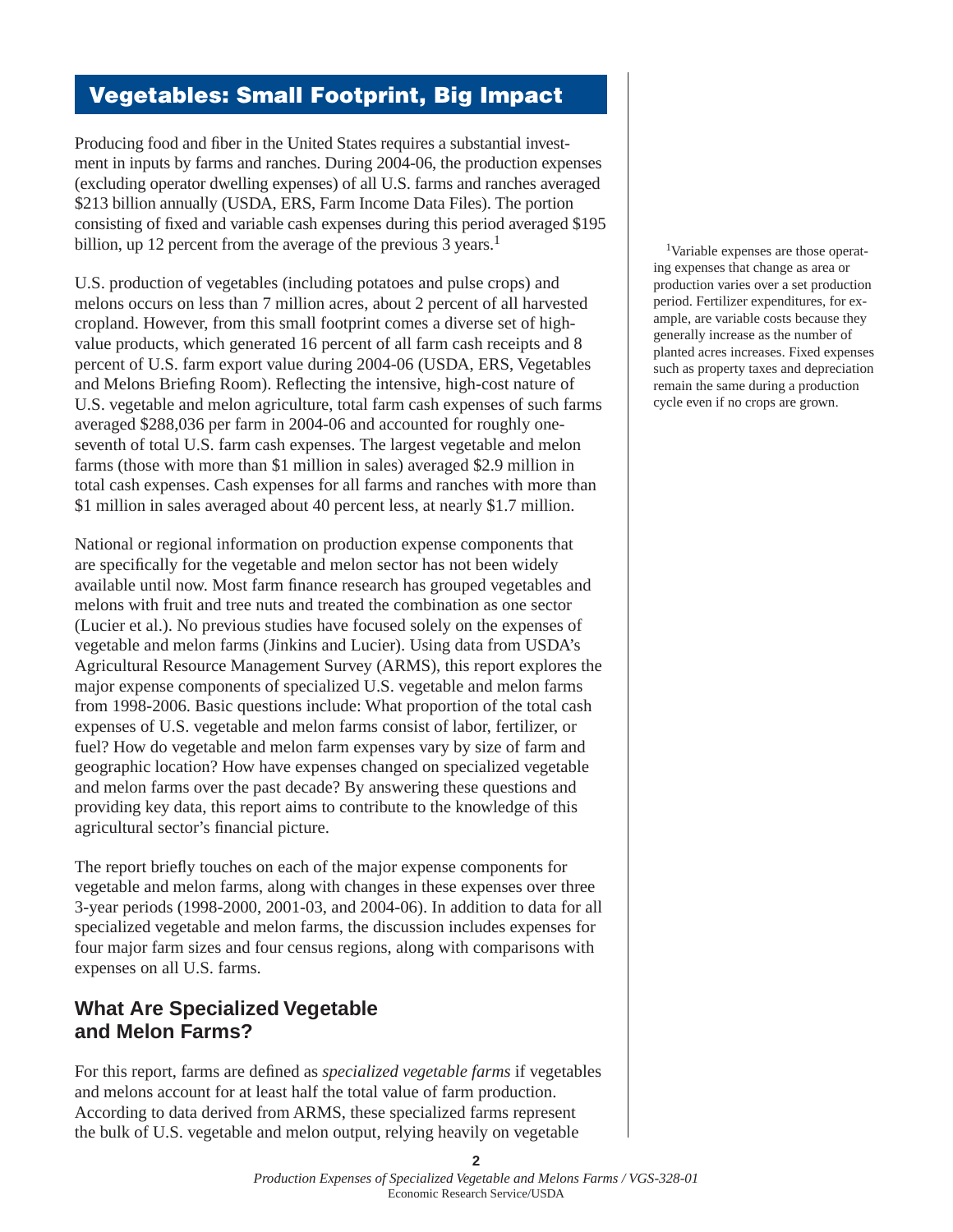sales for a substantial proportion of their farm income. On average, specialized vegetable farms accounted for more than half of all the farms producing vegetables in the United States and contributed nearly 90 percent of the total value of U.S. vegetable production during 2004-2006. In addition to a national overview, specialized vegetable farms are examined in this report according to four census regions: Northeast, Midwest, South, and West  $(f_1, 1)$ . Regionally, these farms tend to be most heavily concentrated in the South, with substantial numbers also found in the Midwest and West (fig. 2). However, the West dominates in terms of crop value, with about two-thirds of the national total for vegetable and melon farms. Although a significant volume of vegetables is also grown in the Midwest and Northeast, operations in these areas tend to rely more on other crops for their farm revenue.

Specialized vegetable farms were classified into four groups based on total farm value of production: *small* (value of production less than \$40,000), *medium* (\$40,000 to \$249,999), *large* (\$250,000 to \$999,999), and *very larg*e (more than \$1,000,000). About 8 percent of specialized vegetable farms are classified as very large, each producing \$1 million or more of agricultural commodities in 2004-06 (fig. 3). The very large farms accounted for 88 percent of the total value of vegetables produced by all specialized vegetable farms and tend to be concentrated in the West. Vegetable and melon farms that produced less than \$40,000 worth of commodities (small farms) made up 70 percent of these farms, yet accounted for just 1 percent of the total value of production. Small farms are largely concentrated in the South.

The specialized vegetable and melon farm group consists of hundreds of individual commodity markets, each with unique supply and demand characteristics. Thus, the aggregate data for specialized vegetable and melon farms may not be representative of any single commodity within the industry. This is also true for farms raising individual vegetables that may serve both fresh and

#### Figure 1



### **States included in each census region**

Source: Prepared by ERS using data from U.S. Dept. of Commerce, U.S. Census Bureau.

**3** *Production Expenses of Specialized Vegetable and Melons Farms / VGS-328-01*  Economic Research Service/USDA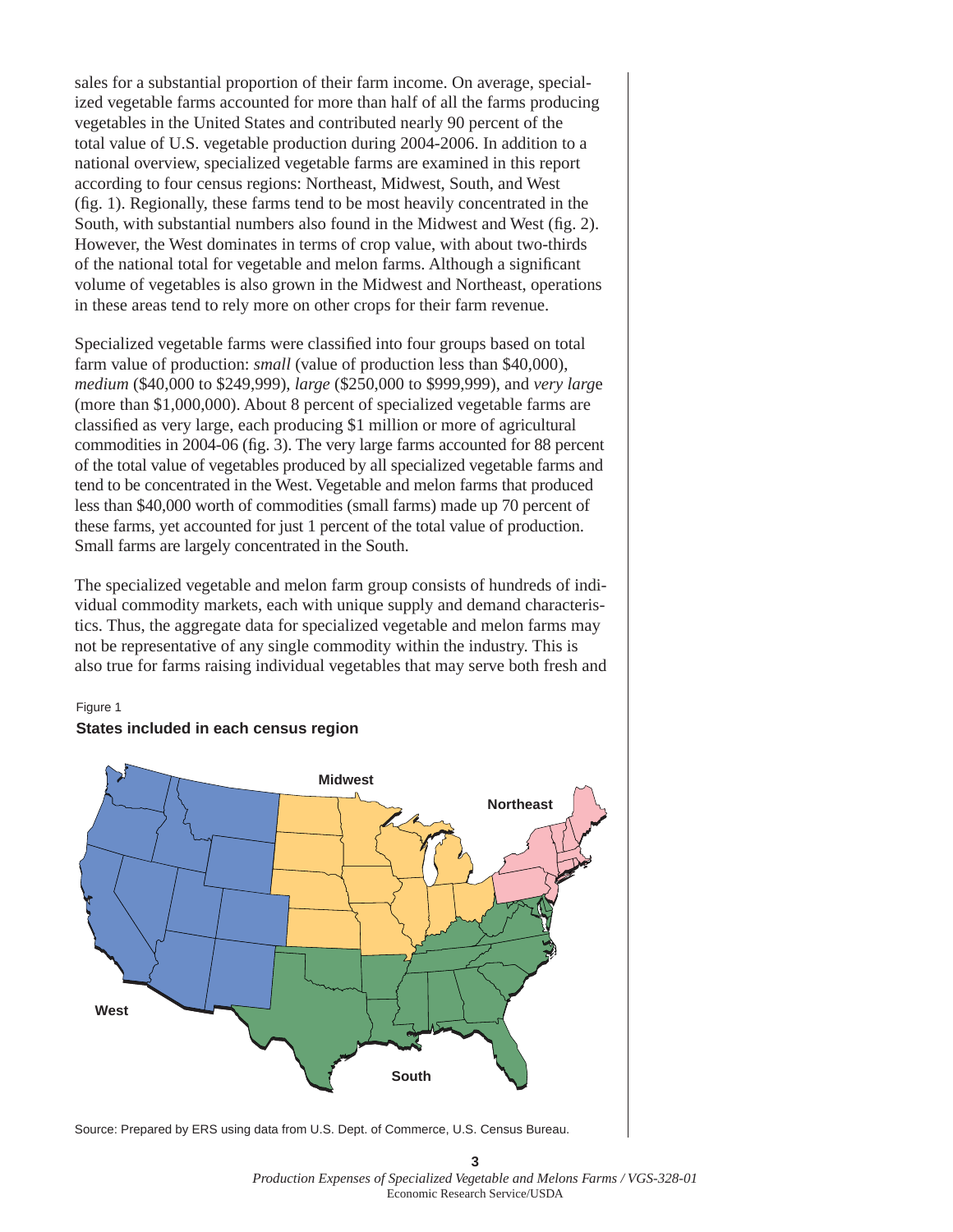#### Figure 2

**Specialized vegetable and melon farms: Regional distribution, 2004-06**



Source: Prepared by ERS using data from USDA's 2004-06 Agriculture Resource Management Survey (ARMS).

#### Figure 3

#### **Specialized vegetable and melon farms: Distribution by farm size, 2004-06**



Source: Prepared by ERS using data from USDA's 2004-06 Agriculture Resource Management Survey (ARMS).

processed markets, such as sweet corn or tomatoes. In the case of tomatoes, the production expenses for fresh market tomatoes differ radically from those of tomatoes grown for processing, especially the labor expense. Each acre of fresh tomatoes is heavily dependent on hand labor for harvest, while an acre of processing tomatoes is machine-harvested in a fraction of the time (usually by a processor-owned machine).

### **Prices Paid by Vegetable and Melon Growers Trending Higher**

Input price changes play a major role in farm production expenses and farm profitability (fig. 4). Over the past decade, prices paid (unadjusted for inflation) by vegetable and melon growers for production inputs have moved steadily higher (USDA, NASS). An index calculated by ERS using items pertinent to vegetable production (leaving out farm-origin inputs like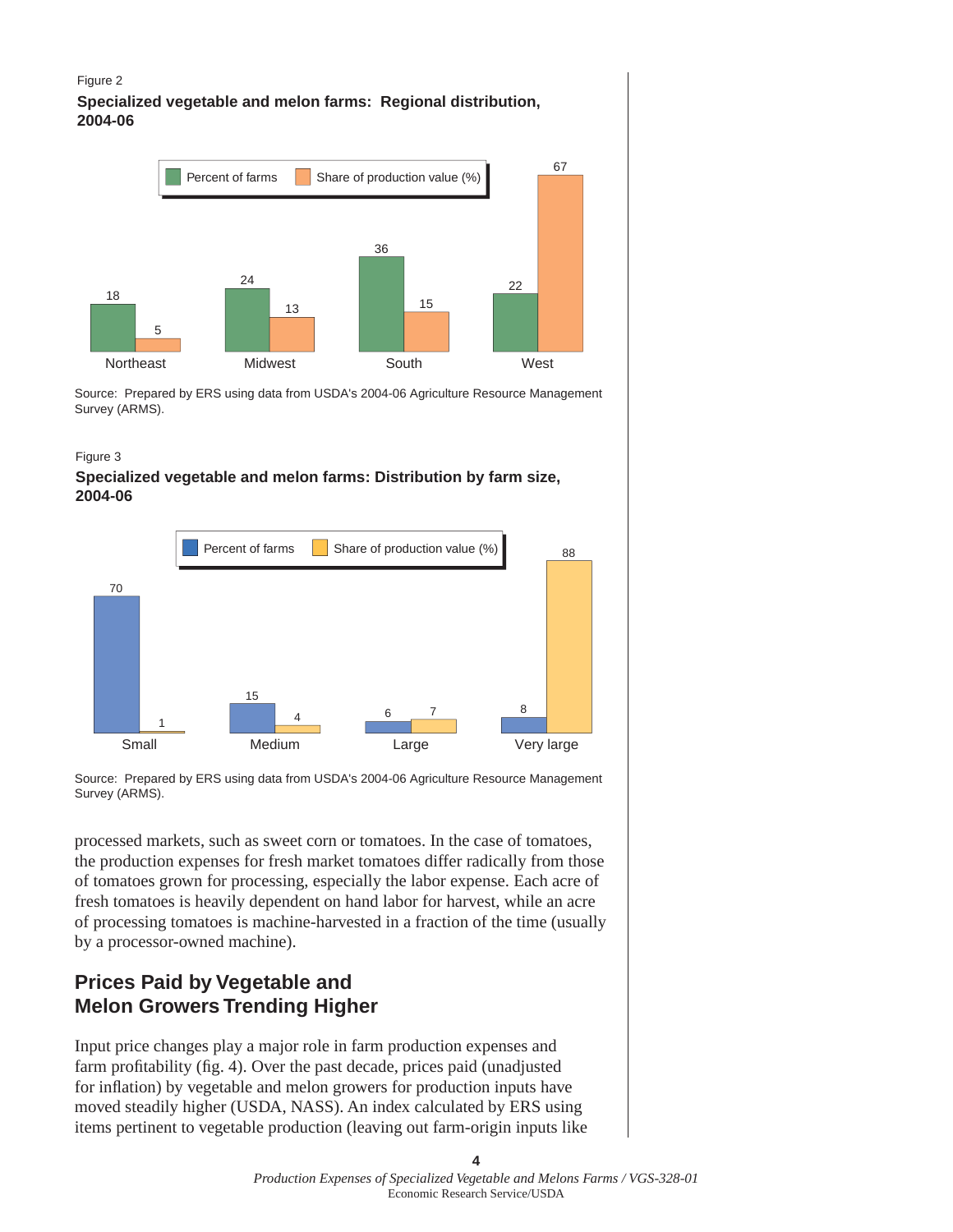#### Figure 4



Percent change<sup>1</sup>



<sup>1</sup>Percent change from a year earlier.

Source: Derived by ERS from USDA, National Agricultural Statistics Service, *Agricultural Prices*.

feed and livestock) indicates that average input prices increased 25 percent between 1998-2000 and 2004-06. This easily exceeded price changes in the general economy over the period (15 percent, as measured by the GDP implicit price deflator). Some growers may have experienced a "cost-price" squeeze," with average prices received by commercial vegetable growers increasing about 11 percent during this period. However, changes in input or product prices are not the only factors determining net revenue. Many growers may have been able to offset any negative income effect from price changes through gains in productivity (i.e., becoming more efficient). Record yields for several crops, including sweet potatoes and onions, were posted (and largely maintained) during this period.

The top five inputs in terms of nominal price gains between 1998-2000 and 2004-06 were fuels (up 99 percent), fertilizer (up 47 percent), seeds and transplants (up 38 percent), farm machinery (up 27 percent), and wage rates (up 23 percent). Farm chemicals (up 3 percent) and custom services (up 3 percent) had the slowest gain in prices over the period. In 2007, strong demand from field crop farmers helped push fertilizer and seed prices higher, while rising interest rates boosted the cost of credit. Concurrently, strong world demand for petroleum and limited U.S. refinery capacity pushed diesel fuel prices higher. These increases resulted in a 7-percent increase from a year earlier in the prices paid for production inputs by vegetable and melon growers. In 2006, vegetable and melon growers had also experienced a 7-percent surge in input prices. Further substantial increases are expected in 2008, led by escalating prices for fuel and fertilizers.

### **Cash Expenses Highest in the West**

Reflecting larger farm sizes and a greater share of farm acres in vegetables, total cash expenses on specialized vegetable and melon farms during 2004-06 were highest in the West. In the West, specialized vegetable and melon farms averaged 548 acres per farm, compared with 199 acres in the Midwest and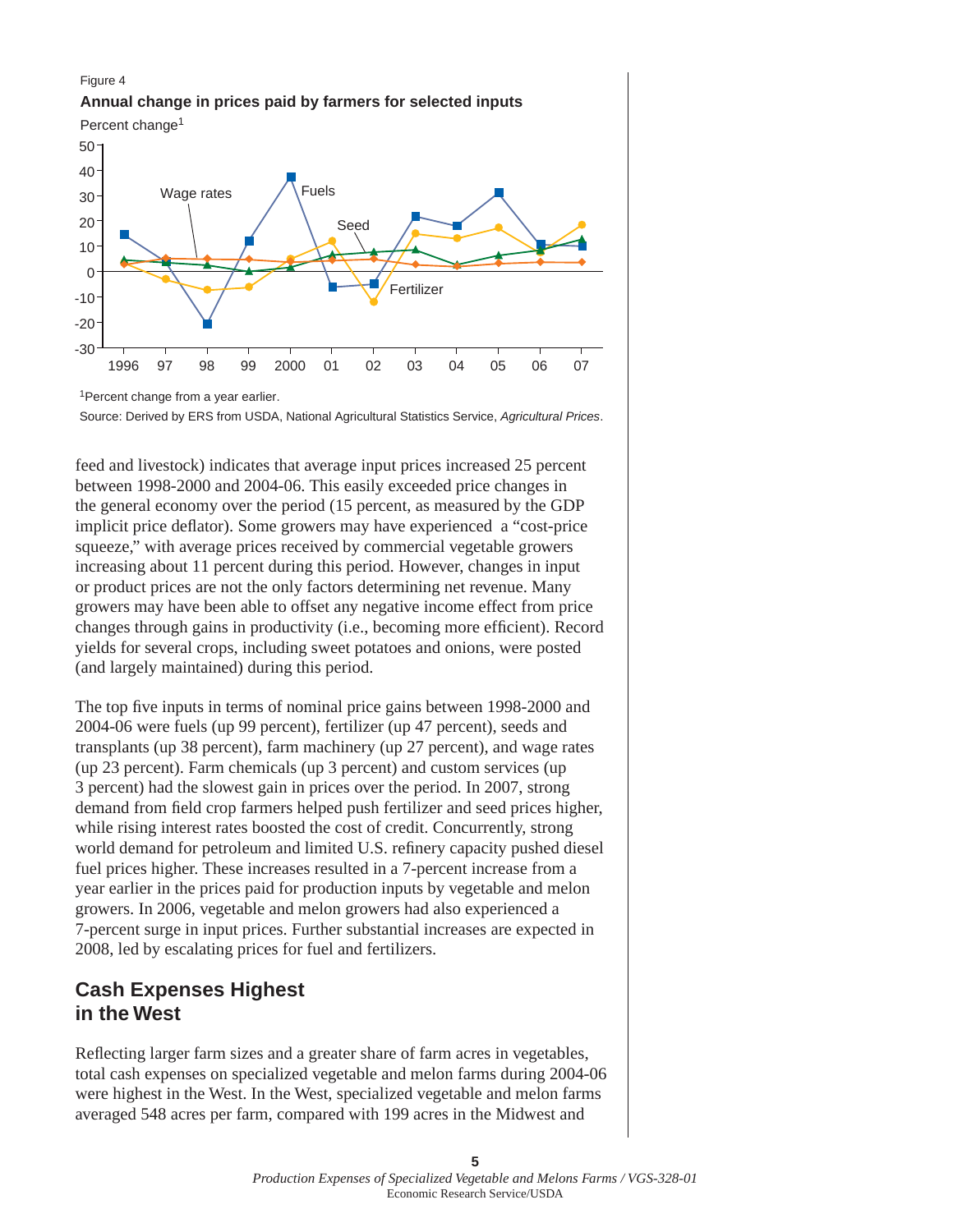the low of 133 acres in the Northeast. About 52 percent of the total acreage of specialized vegetable farms in the West was devoted to vegetables and melons (with the remainder usually planted to rotational crops or kept fallow). On a per-farm basis, cash expenses averaged \$884,554 in the West during 2004-06—up 41 percent from 1998-2000 and easily the highest among the four regions (app. table 3). Per-acre expenses were lowest in the Midwest for all three periods, reflecting the heavy concentration of low-cost machine-harvested vegetables for processing, such as sweet corn, green beans, and green peas.

On a per-acre basis, total cash expenses of specialized vegetable and melon farms in the West averaged \$1,605 per acre, 30 percent higher than during 1998-2000. During 2004-06, the per-acre total cash expense in the West was 84 percent greater than the next-highest region, the South, reflecting the greater share of farm area devoted to vegetables and melons. Because so many different crops are represented within these data, the average expense per farm or per acre would seem too low to those producing such high-value crops as fresh-market tomatoes, bell peppers, or broccoli. However, in addition to these high-cost commodities, the data are also capturing such low-cost crops as pumpkins, sweet corn, wheat, and dry beans, which moderate the aggregate per-farm and per-acre averages depicted here.

### **Variable Expenses Rising**

Variable expenses are production-related cash expenses that fluctuate with acreage or output. They include such items as seed, fertilizer, chemicals, fuel, custom work, and hired labor. During 2004-06, annual variable expenses across all specialized vegetable and melon farms averaged \$240,510 per farm—79 percent of total cash and noncash expenses. Noncash expenses consist largely of depreciation and do not include charges for management and operator and unpaid labor. Variable expenses in 2004-06 were up 27 percent from 1998-2000, led by increased outlays for fuel and oil, seeds and plants, and fertilizer and chemicals.

Hired labor (excluding custom work) was the single largest expense item on specialized vegetable and melon farms. The production of many freshmarket vegetable and melon crops tends to be labor intensive. This is because field operations such as thinning, cultivating, irrigating, and harvesting must frequently be accomplished by skilled hand labor to avoid damage to tender plants and to assure the product meets the stringent quality and appearance criteria expected by consumers. For this reason, labor expenses tend to be much greater for fresh-market crops, compared with those of the highly mechanized processing side of the industry.

Agricultural chemicals (including fertilizers) were the second-largest variable cash expense for specialized nonorganic vegetable and melon farms—accounting for about 21 percent of total variable expenses. Seed and transplants are also an important annual expense, with many vegetable commodities (such as tomatoes, broccoli, and watermelon) produced from transplants or costly hybrid seed.

In addition to variable cash expenses, vegetable and melon farms have fixed (overhead) cash outlays such as insurance premiums, real estate and property

**6**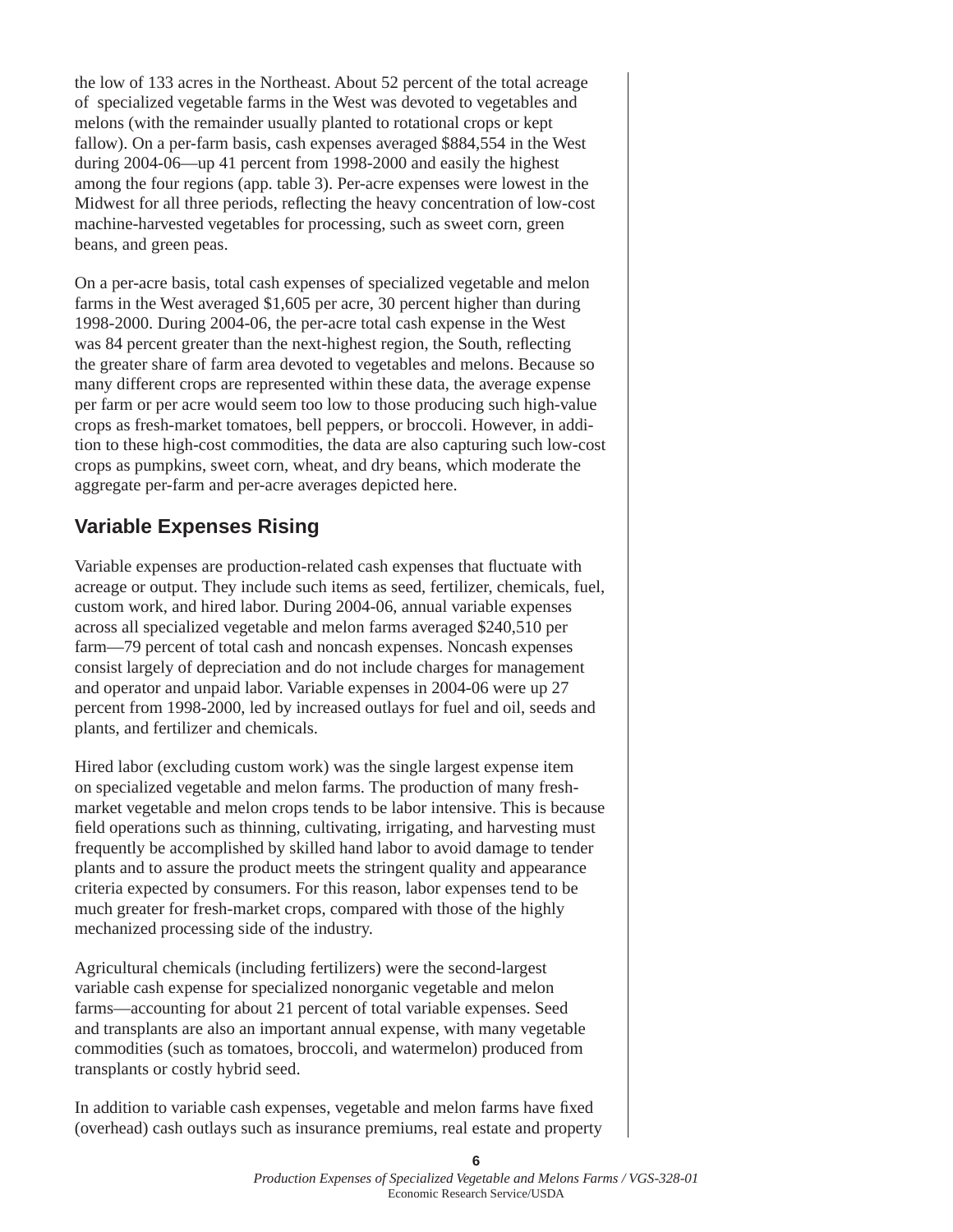taxes, interest, rent, and lease payments. When these fixed cash expenses are added to variable cash expenses, specialized vegetable and melon farms averaged \$288,590 in total cash expenses during 2004-06. In comparison, nonspecialized vegetable and melon farms averaged \$209,583, due primarily to their greater share of livestock and other crops, which generally incur lower cash expenses.

# **Labor Is Vital and Costly**

Farm labor is an important input for most agricultural operations, but it is essential for many specialized vegetable and melon farms. Maintaining access to an affordable labor pool is critical to the industry. With some exceptions, most fresh-market growers depend on hand labor for harvest and other field and packing activities. The timing of labor availability is also critical to vegetable and melon growers, who must harvest crops within a specific window during the growing cycle to ensure optimal quality. According to the U.S. Department of Labor's National Agricultural Workers Survey, fruit and vegetable farms accounted for two-thirds of all hired crop workers in the United States.<sup>2</sup> For vegetables and melons alone, 78 percent of workers were hired directly by growers, with the other 22 percent sourced through labor contractors.

Payments to stakeholders (lenders, hired labor, and nonoperator landlords) averaged \$123,781 per vegetable and melon farm during 2004-06, 16 percent more than during 1998-2000, with the increase reflecting the impact of lower interest rates on debt-servicing costs and increased labor productivity. Labor remains easily the largest stakeholder on U.S. farms. The total labor expense on U.S. farms and ranches (cash wages and contract labor) averaged nearly \$24 billion annually in 2004-06. Commercial farms account for more than three-fourths of all hired labor expenses in agriculture.<sup>3</sup>

Although the importance of labor varies by crop, vegetable and melon farming (especially for fresh-market crops) generally depends much more on hand labor than most other U.S. farm enterprises (although fruit and other horticultural products are also labor dependent). For example, fresh-market vegetables are often produced from transplants grown in a greenhouse and set in the ground by hand. Vegetables are also often thinned and cultivated by hand. Most fresh-market vegetables are grown under irrigation, which can also be labor-intensive, depending on the method employed (e.g., drip vs. flood or furrow). One of the most critical times for labor in the production cycle for fresh-market crops is during harvest, when the tender fresh vegetables are picked, sorted, and packed mostly by hand. Although some mechanization is beginning to appear in fresh-market crops (virtually all processing vegetables are machine harvested), such as green beans, sweet corn, and some leafy crops, hand labor remains a critical harvest-time input.

For all specialized vegetable and melon farms, labor expenditures averaged 30 percent of total cash expenses—tops among all expense categories (fig. 5). Labor's share of total cash expenses generally rises with farm size, ranging from 9 percent on small farms to 31 percent on large and very large farms. On small farms, the operator and family generally provide a greater share of the labor. On all U.S. farms and ranches, labor accounted for 14 percent of cash costs. Among the four census regions, the share of cash expenses represented

 2The 2001/2002 labor survey was the latest available at this writing, with the 2006 survey results not yet summarized (U.S. Department of Labor).

<sup>3</sup>A commercial farm is generally defined by ERS as a farming operation with annual sales of \$250,000 or more (Covey et al.).

**<sup>7</sup>**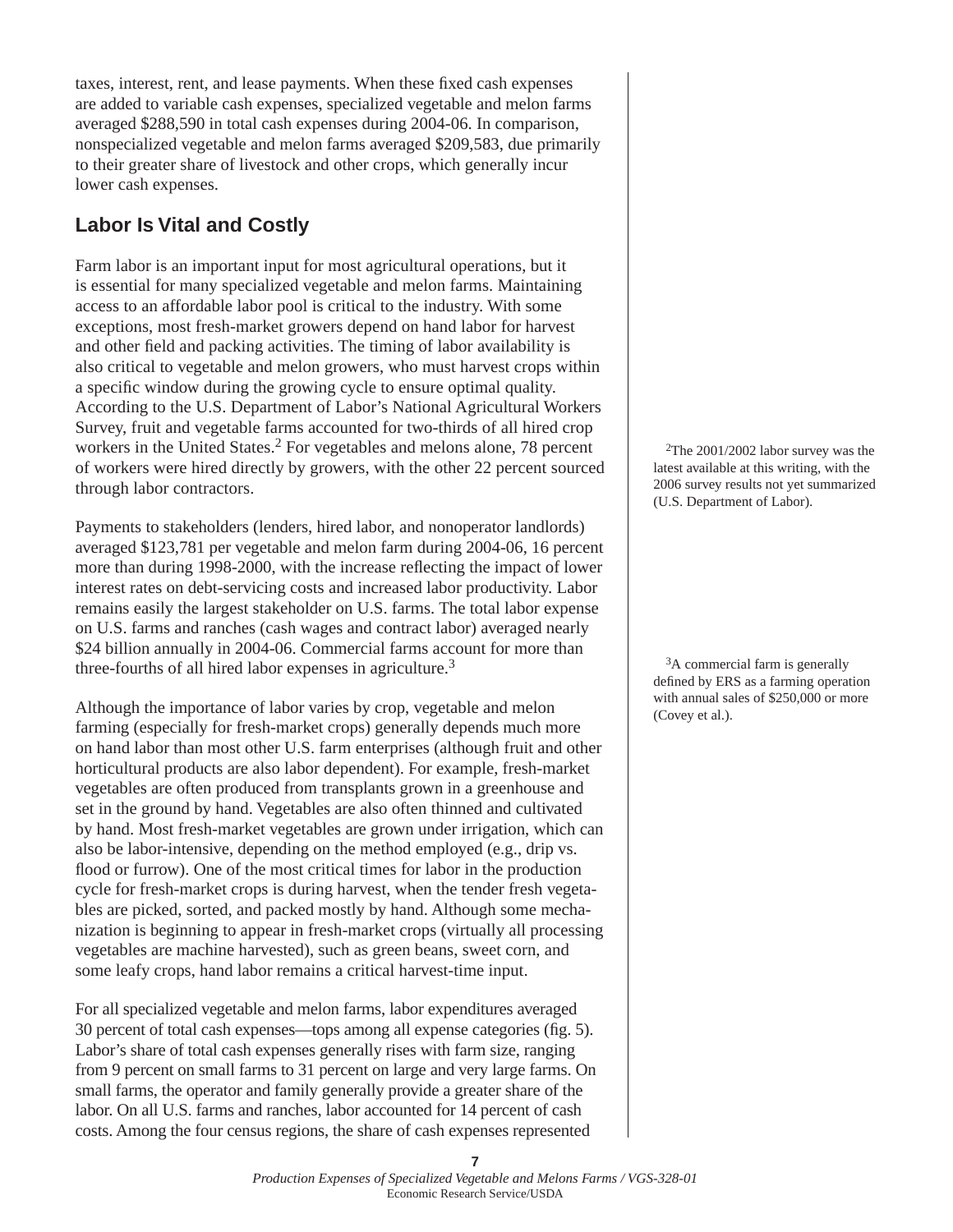#### Figure 5



**Cash expense shares: Specialized vegetable and melon farms, 2004-06**

Source: Prepared by ERS using data from USDA's Agriculture Resource Management Survey (ARMS).

by labor varied from a high of 36 percent in the South to a low of 28 percent in the Midwest. This difference can be partly explained by the prevalence of vegetable farms geared toward the production of processing vegetables such as sweet corn, snap beans, and green peas in the upper Midwest. Thanks largely to mechanization, fewer labor hours are required to produce vegetables used in canned, frozen, and dehydrated products, resulting in lower total and unit costs. In the South, vegetable farms largely supply the fresh market; only a small fraction (5 percent or less) of the Nation's processed vegetables is produced in this region.

# **Manufactured-Input Costs Rising**

Rising prices for oil and natural gas have resulted in increased costs throughout the farm economy, with direct impacts felt in manufactured, or energy-based, inputs such as fuel, fertilizer, and pesticides. Vegetable and melon growers must combat a wide range of weeds, insects, and plant diseases to harvest the blemish-free produce most of today's consumers have come to expect. U.S. farms and ranches spent \$12.5 billion on fertilizer (including soil conditioners such as lime) and another \$8.8 billion on various pesticides (such as insecticides and fungicides) during 2004-06.

Higher prices for natural gas (a feedstock for nitrogen fertilizers) and strong world demand for potash and phosphate helped drive fertilizer prices and expenses up over the past few years. Natural gas prices have eased since peaking in 2005, but since then, high crop prices have led to rising acreage and strong world demand and high prices for all fertilizers. This has increased expenses for vegetable and melon growers since 2005 even though the average farm's fertilizer and chemical expense had already risen 25 percent from 1998-2000 (table 1). Expenditures for fertilizers and chemicals, 18 percent of cash costs, were the second-largest cash expense for all specialized vegetable and melon farms. This national expense share was unchanged over each of the 3-year periods studied.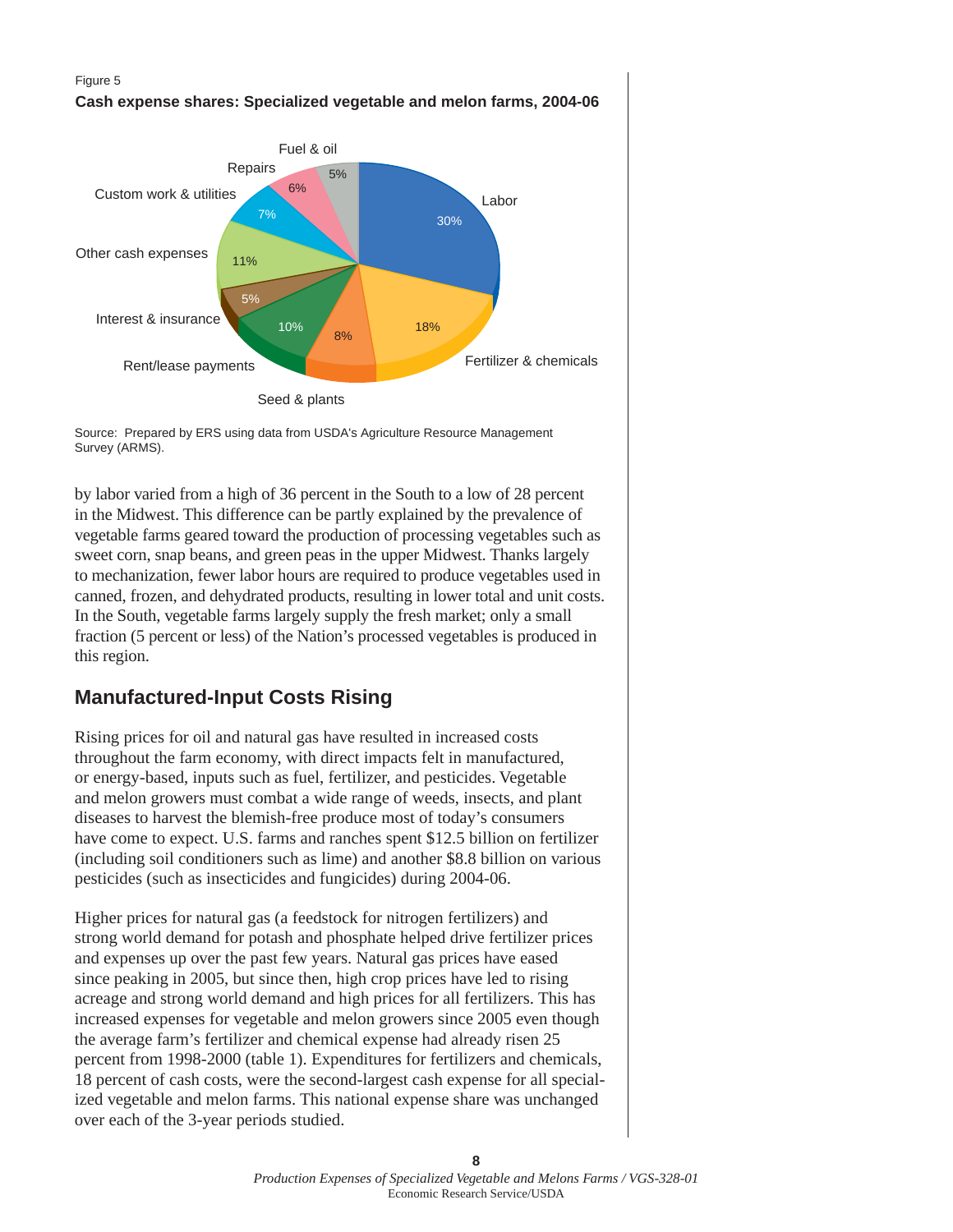| Manufactured inputs on specialized vegetable and melon farms <sup>1</sup> |              |                  |                        |                |  |  |  |
|---------------------------------------------------------------------------|--------------|------------------|------------------------|----------------|--|--|--|
| Period                                                                    |              |                  |                        |                |  |  |  |
| and farm size                                                             | Fuels & oils | and chemicals    | Utilities <sup>2</sup> | Total          |  |  |  |
|                                                                           |              | Dollars per farm |                        |                |  |  |  |
| 1998-2000                                                                 |              |                  |                        |                |  |  |  |
| Small                                                                     | 707          | 2,126            | 556                    | 3,389          |  |  |  |
| Medium                                                                    | 5,318        | 16,303           | 3,311                  | 24,932         |  |  |  |
| Large                                                                     | 18,043       | 76,022           | 16,732                 | 110,797        |  |  |  |
| Very large                                                                | 66,922       | 501,588          | 124,152                | 692,662        |  |  |  |
| All                                                                       | 7,051        | 40,844           | 9,800                  | 57,695         |  |  |  |
| 2004-06                                                                   |              |                  |                        |                |  |  |  |
| Small                                                                     | 1,099        | 1,118            | 590                    | 2,807          |  |  |  |
| Medium                                                                    | 9,128        | 17,335           | 3,745                  | 30,208         |  |  |  |
| Large                                                                     | 24,453       | 79,499           | 14,724                 | 118,676        |  |  |  |
| Very large                                                                | 136,071      | 529,260          | 118,965                | 784,296        |  |  |  |
| All                                                                       | 14,691       | 51,158           | 11,515                 | 77,364         |  |  |  |
|                                                                           |              | Percent change   |                        |                |  |  |  |
| Change                                                                    |              |                  |                        |                |  |  |  |
| Small                                                                     | 55           | $-47$            | 6                      | $-17$          |  |  |  |
| Medium                                                                    | 72           | 6                | 13                     | 21             |  |  |  |
| Large                                                                     | 36           | 5                | $-12$                  | $\overline{7}$ |  |  |  |
| Very large                                                                | 103          | 6                | $-4$                   | 13             |  |  |  |
| All                                                                       | 108          | 25               | 18                     | 34             |  |  |  |

 $1$ See the text for farm size definitions.

Table 1

2Due to data handling limitations, includes other utilities in addition to electricity.

Source: Prepared by ERS using USDA's Agricultural Resource Management Survey (ARMS).

Fertilizer and agrichemical expenses as a share of cash expenses on vegetable and melon farms ranged from 9 percent on small farms to 18 percent on larger farms. During 2004-06, with the exception of the Northeast (where the expense was 15 percent), the fertilizer/chemical expense share was 18 percent for each region. The smaller share in the Northeast reflected the prevalence of smaller vegetable farms in the region. These smaller farms likely raise a different mix of crops and practice a different intensity of production than larger operations. Although the prevalence of certified organic vegetable acreage is not much different in the Northeast region (2 percent) than nationally (nearly 3 percent), practices such as use of manure in place of chemical fertilizers may be more common on smaller farms. In comparison, fertilizer and chemical use tends to be less intensive on total U.S. farms and ranches—where it represents about 13 percent of cash expenses—than on specialized vegetable farms,

U.S. farms and ranches spent \$13.4 billion for fuel, oil, and electricity during 2004-06. The unit cost of petroleum-based fuels such as diesel and gasoline rose sharply, as reflected by a 156-percent jump in the index of prices paid by farmers for fuels between 1999 and 2006. As a result, fuel and oil expenses for farms in 2006 were much higher than in 1999.<sup>4</sup> Fuel and oil accounted for 5 percent of the cash expenses of all specialized vegetable and melon farms in 2004-06—up from 3 percent during both the 1998-2000 and 2001-03 periods. Much of the rise in manufactured-input costs occurred after 2005. As a result, other than the higher cost for fuels, these price increases are not well represented in the 2004-06 expense averages. During 2004-06, the fuel share

<sup>4</sup>In addition to boosting grower costs, higher costs for petroleum-based fuels also affect costs for firms such as vegetable processors (increased costs for running boilers and for packaging materials) and vegetable shippers (increased cost for packaging materials and for transporting products to market).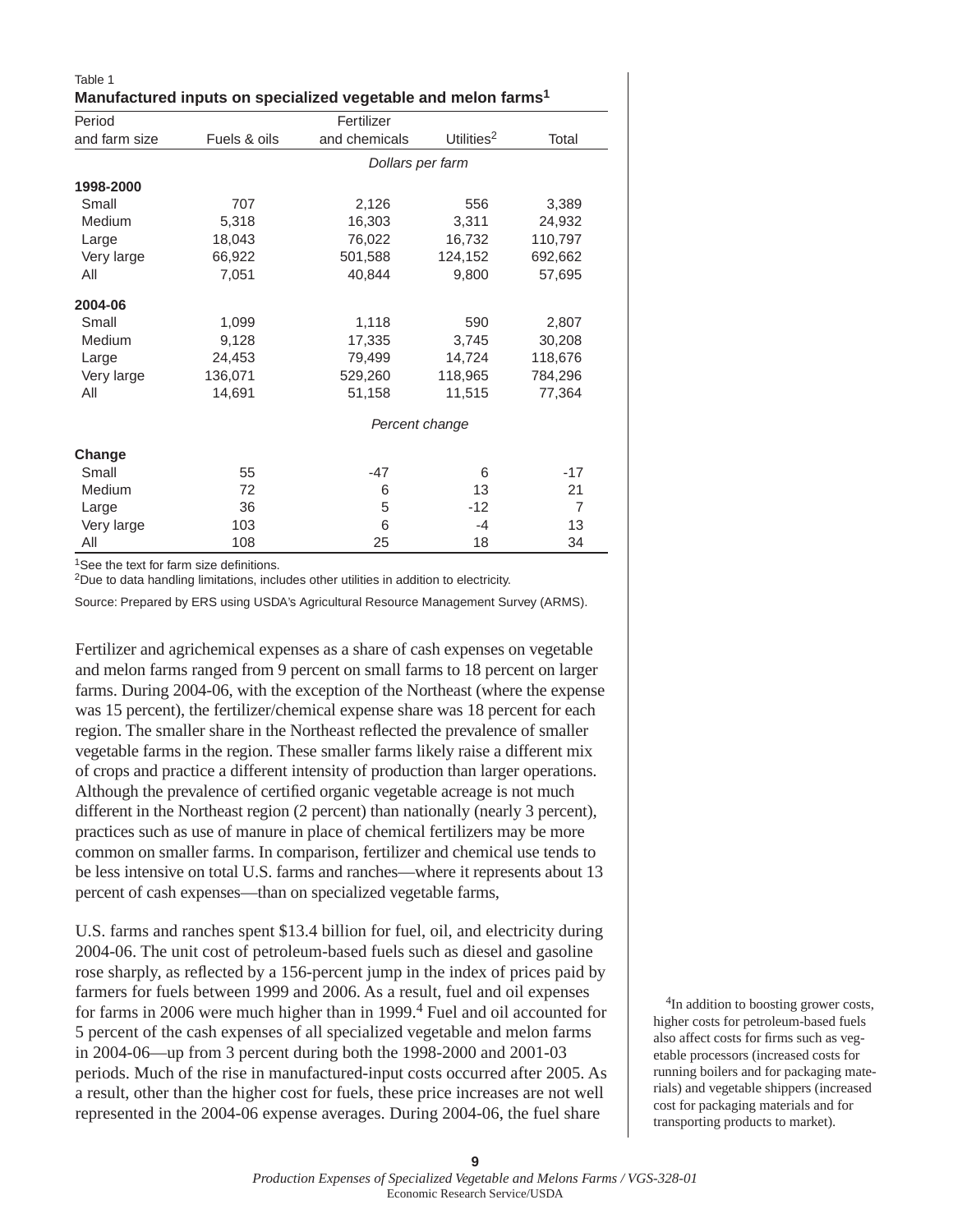of total cash costs declined as farm size increased, ranging from 9 percent for small farms to less than 5 percent for very large farms. Regionally, there were only minor differences in the fuel share of cash costs.

### **Interest Expenses Up, but Well Below Historic Peak**

In addition to variable cash expenses, vegetable and melon farms have fixed cash expenses, such as insurance premiums and interest payments. Interest expenses cover the cost of carrying both real estate and non-real-estate debt. Non-real-estate interest covers debt for such items as machinery purchases and annual operating loans. During 2004-06, U.S. farms and ranches incurred \$12.5 billion in interest expense, with about 45 percent used to service non-real-estate debt. Although farm interest expenses have risen over the past decade, interest rates and expenses remain low relative to historical highs (Council of Economic Advisers). The low interest rates have kept this expense below the all-time nominal dollar highs experienced during the early 1980s, when short-term rates approached 20 percent. Non-real-estate interest expenses during 2004-06 were about half the peak reached during 1981-83. The lower interest rates have helped vegetable and melon growers cope with the cash-flow demands of the cost-price squeeze.

Interest expenses on all specialized vegetable and melon farms averaged \$8,217 per farm annually during 2004-06—down from \$9,765 during 2001-03. This amounted to about 3 percent of all cash expenses in 2004- 06. Although the interest expense was greater for beef and dairy farms, the 2004-06 interest expense on vegetable and melons farms was greater than the average across all farms and ranches (\$4,654 per farm). This was a reflection of generally higher land and operating costs for vegetables and melons.

Much of the U.S. vegetable and melon industry is concentrated on relatively expensive land on the urban fringe and along coastal areas, which raises both land rent and interest on real estate debt. The per-acre operating costs for many vegetable and melon crops are also much greater than for field crops such as wheat, corn, or soybeans, which elevates debt-servicing costs for short-term operating loans. Interest expenses for vegetable and melon farms decline with increasing farm size, with 10 percent of cash expenses of small farms consisting of interest payments, compared with 2 percent for very large vegetable farms. This may indicate that large farms are able to self-finance a greater portion of their operations and receive more favorable interest rates.

# **Other Expense Items**

Seed and transplant expenses averaged \$10.4 billion during 2004-06—up 17 percent from 2001-03 and 42 percent from 1998-2000. Most of the increase in seed expense has been the result of higher prices for seeds and transplants, with seed prices on a steady upward trend over the past decade. Between 1998-2000 and 2004-06, seed prices increased 38 percent, driven by the widespread development and adoption of various high-cost hybrid varieties. Although seed costs are higher, these new varieties are an important source of the productivity gains that have helped sustain the favorable financial position of the vegetable and melon sector.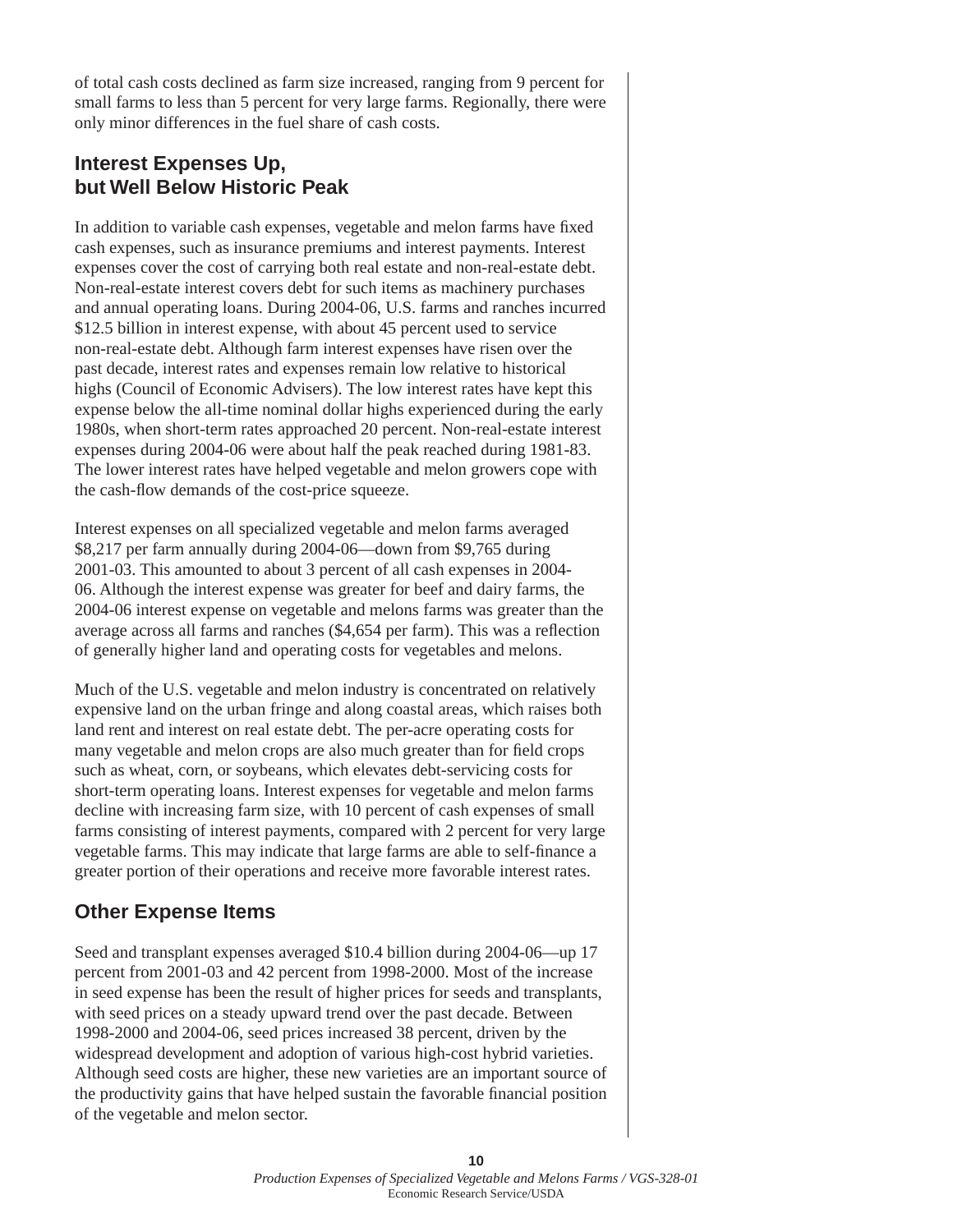After labor, nonoperator landlords who rent and lease land to farmers are the second-largest stakeholders in the vegetable and melon sector. During 2004- 06, the average specialized vegetable and melon farm paid \$29,192 annually to these stakeholders—10 percent of all cash expenses and the same share recorded in 1998-2000. For all of U.S. agriculture, these rental payments (excluding landlord capital consumption) averaged \$12.6 billion (6 percent) during 2004-06, unchanged from 2001-03.

### **Selected Financial Ratios**

Controlling production expenses, a key to the financial viability of specialized vegetable and melon farms, can be viewed in several ways. To capture the short- and long-term dimensions of farm financial viability, this analysis considers two measures of production expenses for the whole farm: (1) total cash expenses, which include variable expenses (such as seed, fertilizers, chemicals, fuel, repairs, and hired labor) plus fixed expenses (overhead items such as rent, taxes, insurance, and interest payments), and (2) economic costs, which are total cash expenses plus an allowance for depreciation and imputed returns to management, land, and operator and unpaid labor.

A farm may survive for a year if revenue covers no more than variable expenses, and perhaps for several years if revenue covers total cash expenses, particularly if the operator is able to draw on cash reserves, borrow against assets, or use income from off-farm sources. However, such measures are usually temporary. For longrun financial viability, revenue must cover economic costs. For example, in the short run, the allowance for depreciation may be deferred, and aging machines may be repaired. But in the long run, as machinery wears out, a shortage of funds for replacing machinery may affect the ability of the farm business to generate revenue.

The *cash-expense* ratio measures how much a farm operation must spend for inputs and overhead items for each dollar of income it produces (fig. 6). It is calculated by dividing total cash expenses by gross cash farm income. According to this measure, specialized vegetable and melon farms spent \$78 on inputs and overhead items for every \$100 of income produced during the 2004-06 period—about the same as for all farms and ranches. The cashexpense ratio declined as farm size increased. The largest vegetable farms incurred \$75 in cash expenses for every \$100 of income they earned in 2004- 06. In contrast, expenses of the smallest vegetable farms were more than the income they produced—\$120 of cash expense for every \$100 of income. Specialized vegetable and melon farms in the Northeast, a region dominated by small farms, had the highest cash-expense ratio.

The *economic cost ratio* measures how much a farm operation must spend over the long run for all cost items (cash, noncash, and imputed expense) and is calculated by dividing total economic costs by gross farm income. According to this measure, specialized vegetable and melon farms incurred \$88 in total economic costs for every \$100 of income they earned during 2004-06. This compares with \$98 in economic costs for all U.S. farms and ranches (USDA, ERS, ARMS Briefing Room). The smallest vegetable farms incurred total expenses of almost twice the income they produced—\$193 of longrun expenses for every \$100 of income—while larger farms produced enough income to cover total economic costs. Specialized vegetable and

**11**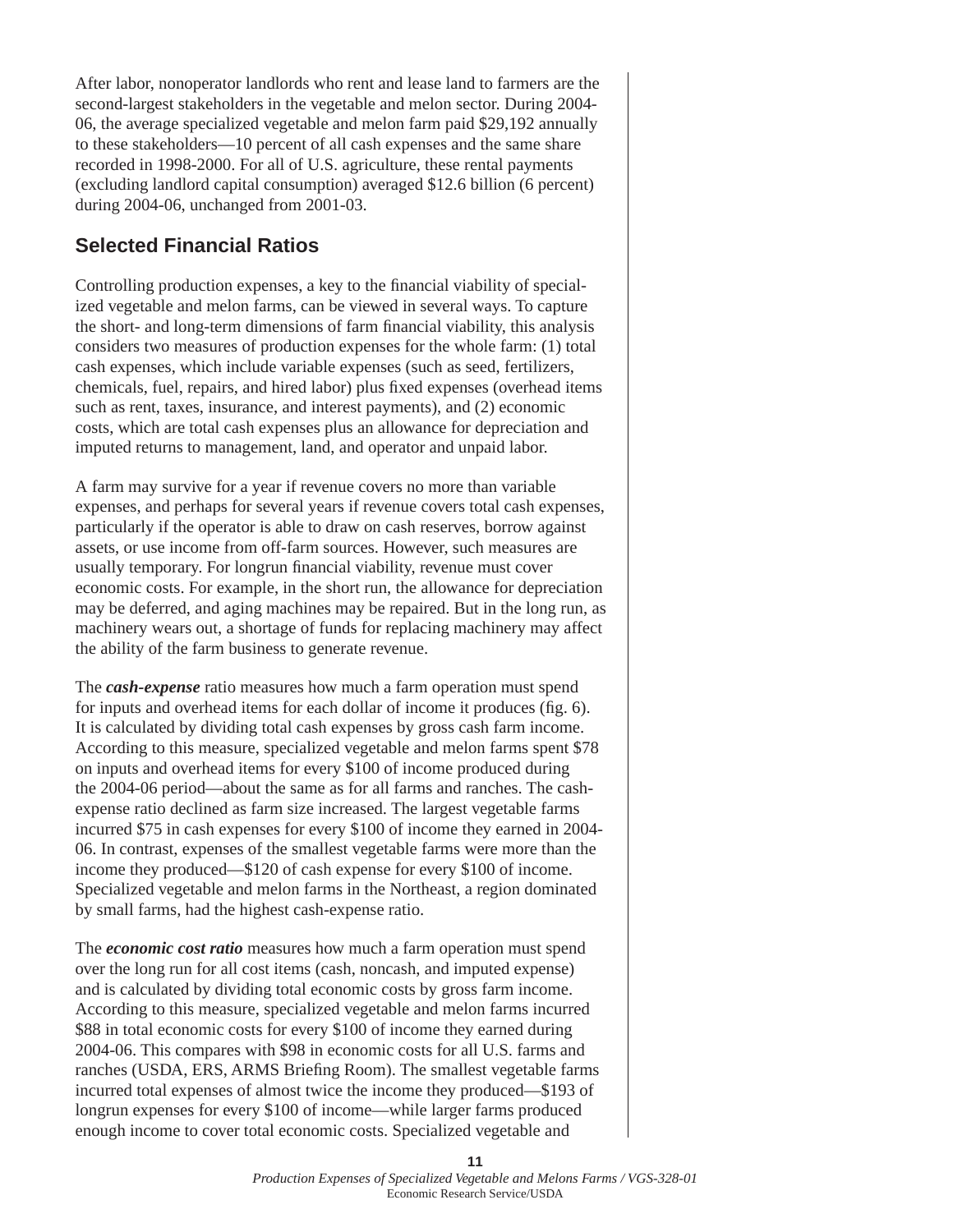melon farms in the West, an area featuring many large farms, had the lowest economic cost ratio among the four census regions (fig. 7).

### **Major Issues Could Affect Future Expense Mix**

Several issues in current national focus could change the mix of crops produced by vegetable and melon growers and how these crops are produced. These issues include immigration and labor, diet and health, and environmental issues related to water and agricultural chemical use. Changes in farming operations resulting from these concerns could affect the expense profile of vegetable and melon farms. For example, if nutritional recommendations to eat 5 to 9 fruits and vegetables per day were taken to heart by consumers, more resources would need to be devoted to vegetables and melons, bidding up land costs and increasing rents. Further, if environmental



**Specialized vegetable farms: Cash expense ratio by farm size, 2004-06** Percent



Source: Prepared by ERS using data from USDA's 2004-06 Agriculture Resource Management Survey (ARMS).

Figure 7





**12** *Production Expenses of Specialized Vegetable and Melons Farms / VGS-328-01*  Economic Research Service/USDA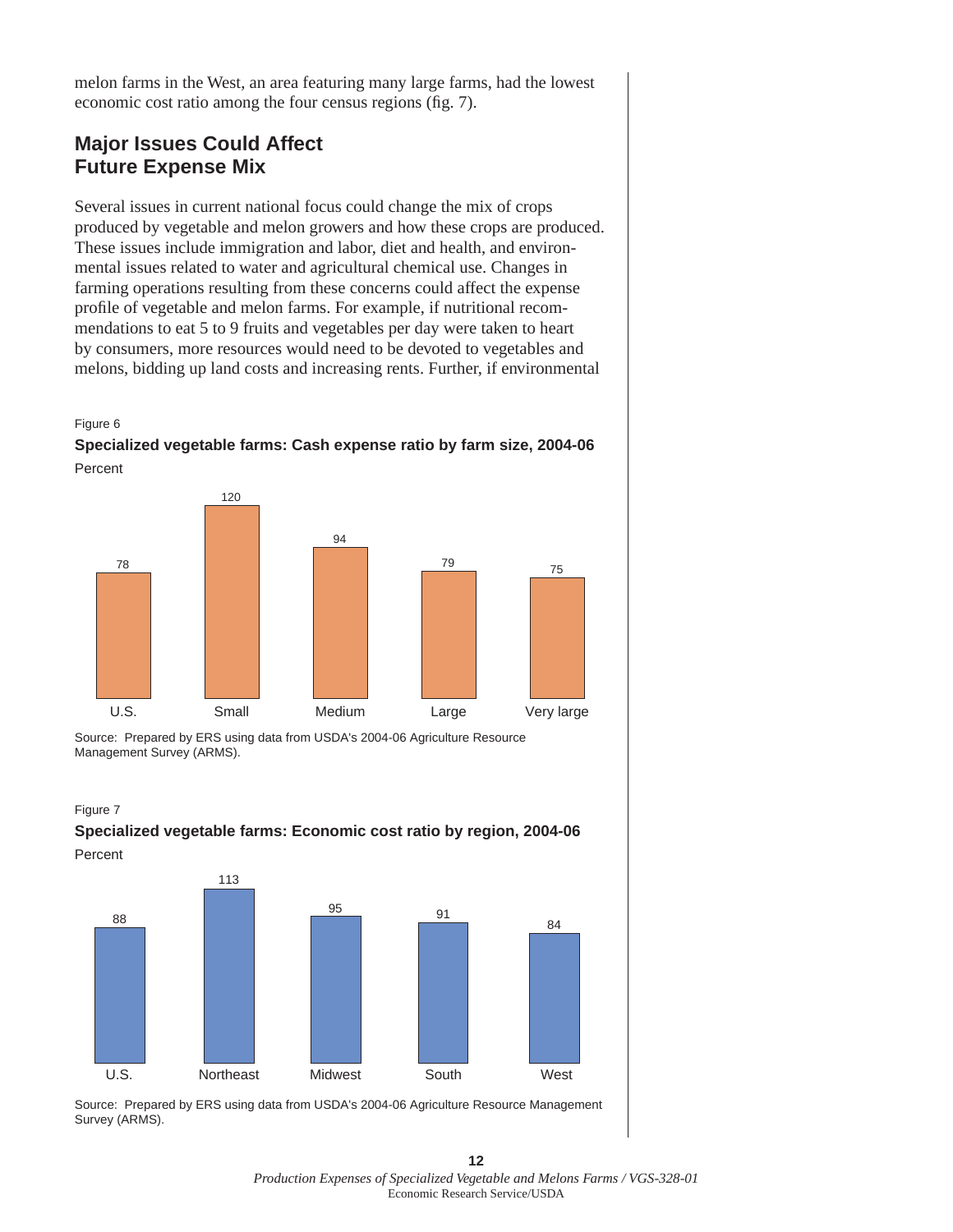regulations were to dictate reductions in chemical fertilizer and pesticide use, the adoption of organic techniques or increased use of mechanical cultivation (to control weeds) would change the share of chemicals in the expense mix.

Labor, a major expense of vegetable farms, is now at the forefront of a national debate. If stepped-up enforcement of immigration laws were to reduce the labor available to vegetable farms, fresh-market production of some crops might be reduced or eventually moved to other countries. Some fresh-market crops (e.g., snap beans, sweet corn, green peas, leaf lettuce, and asparagus) might be able to switch to mechanized harvesters. Mechanized harvesters are used on most processing crops and a portion of several freshmarket crops, but are generally not as efficient or effective as hand harvesting for the fresh market. Widespread use of mechanization in the fresh market would reduce labor's share of expenses, while increasing capital and fuel costs. Ultimately, the path taken may be similar to that of processing vegetables, with total costs being reduced as efficiency increases and seed varieties are coordinated with mechanization.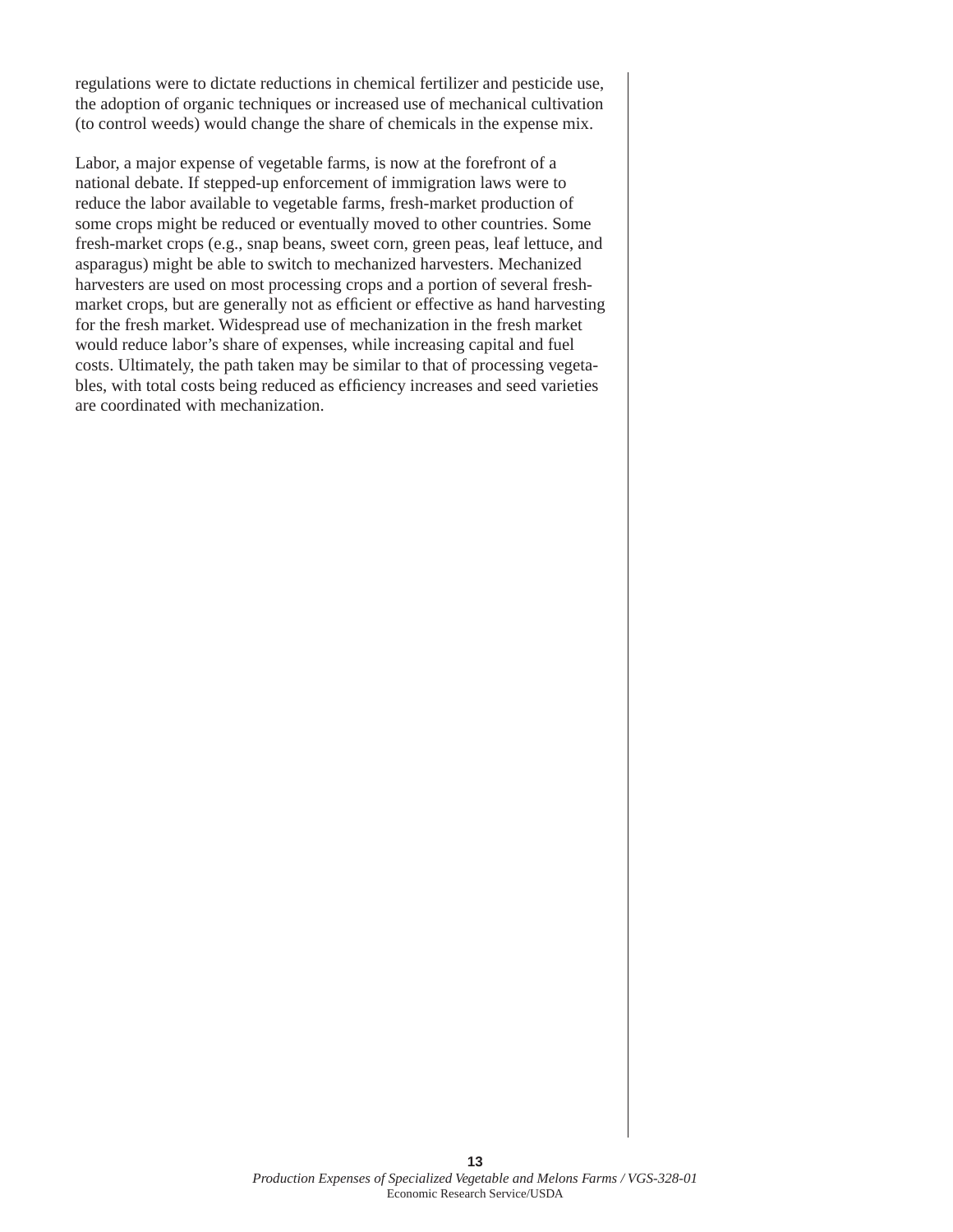# **Conclusions**

Specialized vegetable and melon farms accounted for more than half of all the farms producing vegetables in the United States and contributed nearly 90 percent of the total value of U.S. vegetable production during 2004-2006. Vegetable and melon growers rely on products produced by dozens of input industries in order to produce the hundreds of commodities and products important to national health and well-being. Using data from USDA's Agricultural Resource and Management Survey (ARMS), this report detailed the major expense components of specialized U.S. vegetable and melon farms by region and farm size. The total cash expense per acre for specialized U.S. vegetable and melon farms increased 32 percent between 1998-2000 and 2004-06.

Labor was found to account for 30 percent of total cash expenses of all vegetable and melon farms. For farms in the South, labor accounted for 36 percent of cash expenses. Fertilizer and agricultural chemicals made up the secondlargest expense category, with 18 percent of total cash expenses—a share unchanged during each of the 3-year periods studied. For farms in the Northeast, fertilizer and chemicals accounted for 15 percent of cash expenses, also largely unchanged over the study period. Fuel and oil accounted for 5 percent of total cash expenses, with only small regional variations.

Expenses of specialized vegetable and melon farms vary by size of farm and by geographic location. Because of greater average farm size, a larger share of farm acres in vegetables and melons, and multiseason production ability in California and Arizona, farms in the West stood apart from those in the other three regions. Total average cash expenses in the West during 2004-06 were 84 percent greater than those in the next highest region (the South). The Midwest had the lowest expenses per acre because of the heavy concentration of lower cost, machine-harvested processing vegetables. In the current era of high-priced alternative field crops, growers have a choice as to which crops to produce, and the cost of producing alternative crops—as well as the price received—has a bearing on the mix of crops grown.

### **The Agricultural Resource Management Survey (ARMS)**

The farm-level data for this report were derived from the USDA's Agricultural Resource Management Survey (ARMS). ARMS is the only national survey that provides information on a broad range of issues about agricultural resource use, production practices, farm costs and financial conditions, and economic well-being of America's farm households—all collected in a representative sample (USDA, ERS, ARMS Briefing Room). In addition to in-depth analysis of individual sectors such as vegetables and melons, the survey also allows comparisons among various farm sectors (Livezey and Ali).

The ARMS is an annual survey designed and conducted jointly by ERS and the National Agricultural Statistics Service (NASS). More information about the ARMS can be found at www.ers.usda.gov/briefing/ARMS.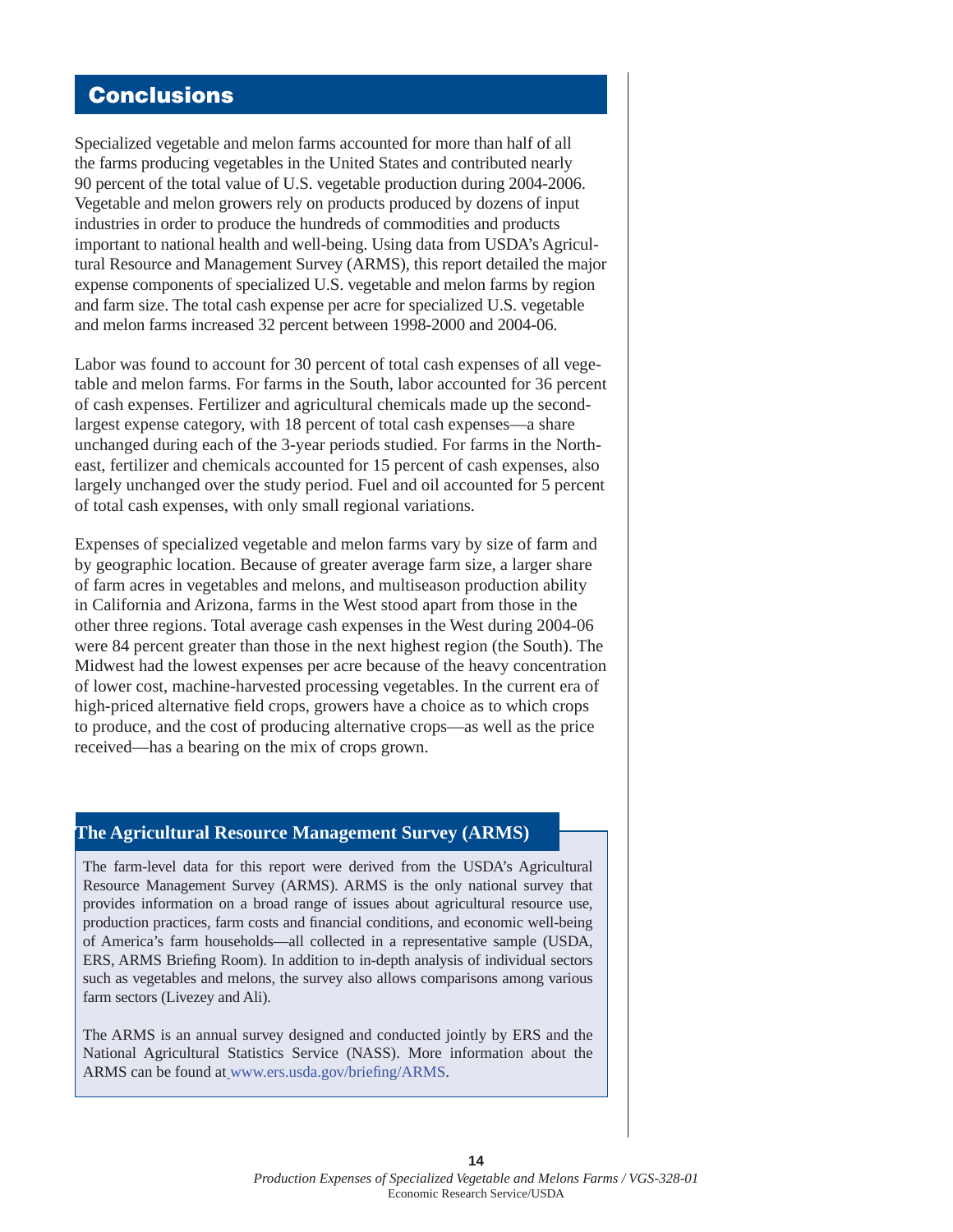### **References**

- Council of Economic Advisers. *Economic Report of the President*. U.S. Government Printing Office, Washington, DC. February 2008. <http://www.gpoaccess.gov/eop/index.html>
- Covey, Ted, Robert Green, Jim Johnson, Carol Jones, Mitch Morehart, Roger Strickland, Larry Traub, Dennis Brown, Richard Reeder, Chris McGath, Bob Williams, Ken Erickson, Ashok Mishra, Steve Vogel, and Faqir Bagi. *Agricultural Income and Finance Outlook.* AIS-84. U.S. Department of Agriculture, Economic Research Service. November 2006. [http://usda.mannlib.cornell.edu/usda/ers/AIS//2000s/2006/](http://usda.mannlib.cornell.edu/usda/ers/AIS/2000s/2006/AIS-11-30-2006.pdf) AIS-11-30-2006.pdf
- Jinkins, John E., and Gary Lucier. "Financial Characteristics of Vegetable Farms in 1990." In *Vegetables and Specialties Situation and Outlook Yearbook*, TVS-257, July 1992.
- Livezey, Janet, and Mir Ali. "ARMS Data Allow Comparisons Across Diverse Farm Types." *Amber Waves*, Volume 5, Issue 2. U.S. Department of Agriculture, Economic Research Service. April 2007. [http://www.ers.usda.gov/AmberWaves/April07/](http://www.ers.usda.gov/AmberWaves/April07/DataFeature/)DataFeature/
- Lucier, Gary, Susan Pollack, Mir Ali, and Agnes Perez. *Fruit and Vegetable Backgrounder.* Outlook Report No. VGS-313-01. U.S. Department of Agriculture, Economic Research Service, April 2006. <http://www.ers.usda.gov/publications/vgs/apr06/VGS31301/>
- U.S. Department of Agriculture, National Agricultural Statistics Service (NASS). *Agricultural Prices 2006 Summary.* Pr 1-3 (07)a. July 2007. [http://usda.mannlib.cornell.edu/MannUsda/viewDocumentInfo.](http://usda.mannlib.cornell.edu/MannUsda/viewDocumentInfo.do?documentID=1003) do?documentID=1003
- U.S. Department of Agriculture, Economic Research Service website. Farm Income Data Files. Production Expenses, *U.S. and State Production Expenses by Expense Category*, *1949-2006*. Accessed 2/2008. http://www.ers.usda.gov/Data/FarmIncome/FinfidmuXls.htm
- U.S. Department of Agriculture, Economic Research Service. Vegetables and Melons Briefing Room. Accessed 2/2008. http://www.ers.usda.gov/Briefing/Vegetables/
- U.S. Department of Agriculture, Economic Research Service. Agricultural Resource Management Survey (ARMS) Briefing Room. Accessed 2/2008. http://www.ers.usda.gov/briefing/ARMS/.

U.S. Department of Labor, Office of the Assistant Secretary for Policy, Office of Programmatic Policy. *Findings from the National Agricultural Workers Survey (NAWS) 2001 – 2002: A Demographic and Employment Profile of United States Farm Workers.* Research Report No. 9. March 2005. <http://www.doleta.gov/agworker/report9/toc.cfm>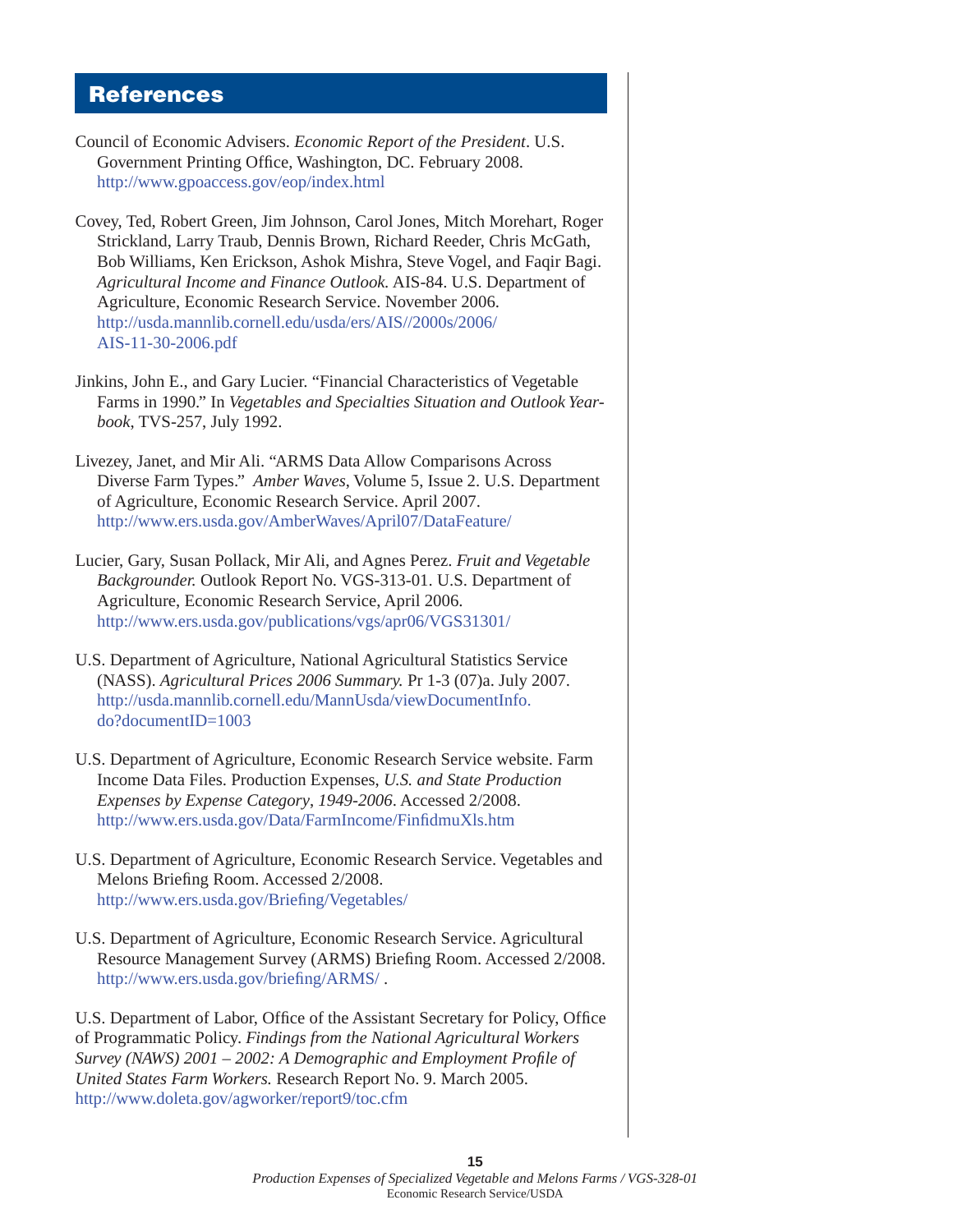### **Glossary**

*Cash expenses* are variable cash expenses plus fixed cash expenses.

*Cash-expense ratio* measures how much a farm operation must spend for inputs and overhead items for each dollar of income it produces. Ratio = (Total cash expenses / Gross cash farm income)\*100.

*Economic cost ratio* measures how much a farm operation must spend over the long run for all cost items (cash, noncash, and imputed expense). Ratio = (Total economic (long-term) expenses / Gross farm income)\*100.

*Economic (long-term) expenses* are cash expenses plus noncash and imputed expenses such as depreciation, cash labor benefits, charge to operators and other unpaid labor, and charge to management.

*Farm size* is based on value of production from all commodities produced on a farm, as follows: small farm (value of production less than \$40,000), medium farm (\$40,000-\$249,999), large farm (\$250,000-\$999,999), and very large farm (\$1,000,000 or more).

*Fixed cash expenses* are those that do not vary directly with output, but remain constant. Examples include real estate and property taxes, interest, insurance payments, mortgage, rent, and lease payments.

*Gross cash farm income* is income from livestock, crops (including net CCC loans), Government payments (including commodity marketing loan gains and certificate-exchange gains), custom work and machine hire, fee income from crops and livestock removed under production contracts, land rented out, and other farm-related income.

*Gross farm income* is gross cash income plus net change in value of crop, livestock, feed, fertilizer inventory, and accounts receivable, value of farm products consumed or used on-farm, and gross imputed rental value of farm operator dwelling.

*Imputed expenses* are charges for unpaid labor and management. Examples are work done by the farm operator, partners, and family members in conjunction with the production of commodities where there is no payment for services. Though unpaid labor does not generally receive a wage, it does have an economic cost. Compensation for unpaid labor and management is based on the opportunity cost of off-farm work, or the return available in the next best alternative use of laborers' and managers' time and skills.

*Noncash expenses* include charges on depreciable assets and noncash benefits provided to labor, such as housing. Depreciation is the charge sufficient to maintain production capacity of machinery, equipment, buildings, and purchased breeding livestock. Depreciation may be regarded as a discretionary expense in any particular year. It may be deferred when income is low, but ultimately must be paid to maintain the capital stock, so that over the long term the operation remains in business.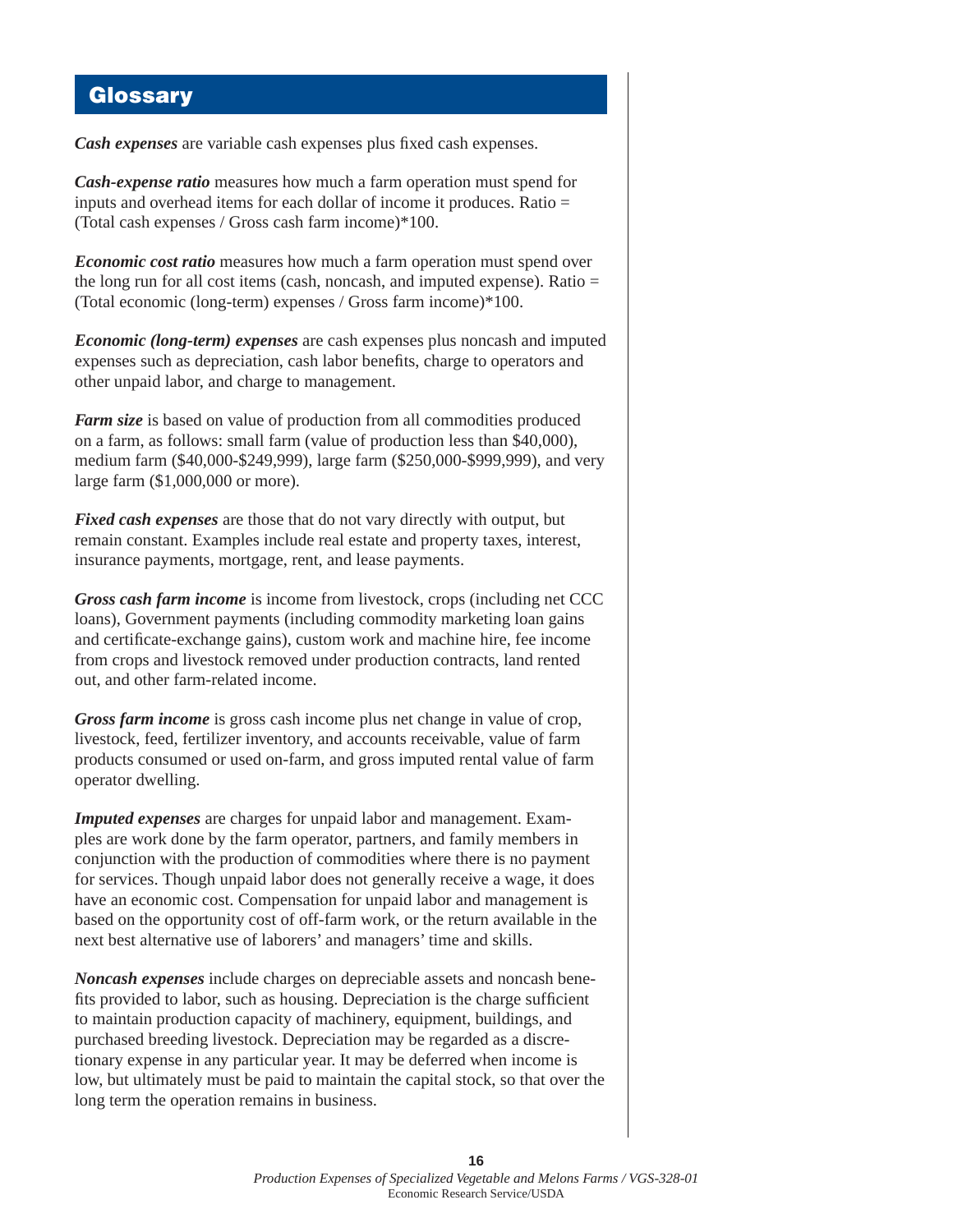*Regions* are as defined by the U.S. Census Bureau: Northeast, Midwest, South, and West.

*Specialized vegetable farms* are farms where vegetables and melons account for at least 50 percent of the total value of farm production.

*Value of production* is the total value from all products produced on a farm, excluding the value of intermediate products, such as corn fed to livestock.

*Variable cash expenses* are those that change in proportion to the activity of the farm. In agriculture they are primarily the money spent for inputs used during the production process. Included are seed and plants, fertilizer, chemicals, machine hire and custom work, fuels and oils, repairs, hired labor, utilities, livestock-related expenses (such as livestock purchases, feed, veterinary care, grazing fees, and bedding), supplies, transportation, storage, and general business expenses.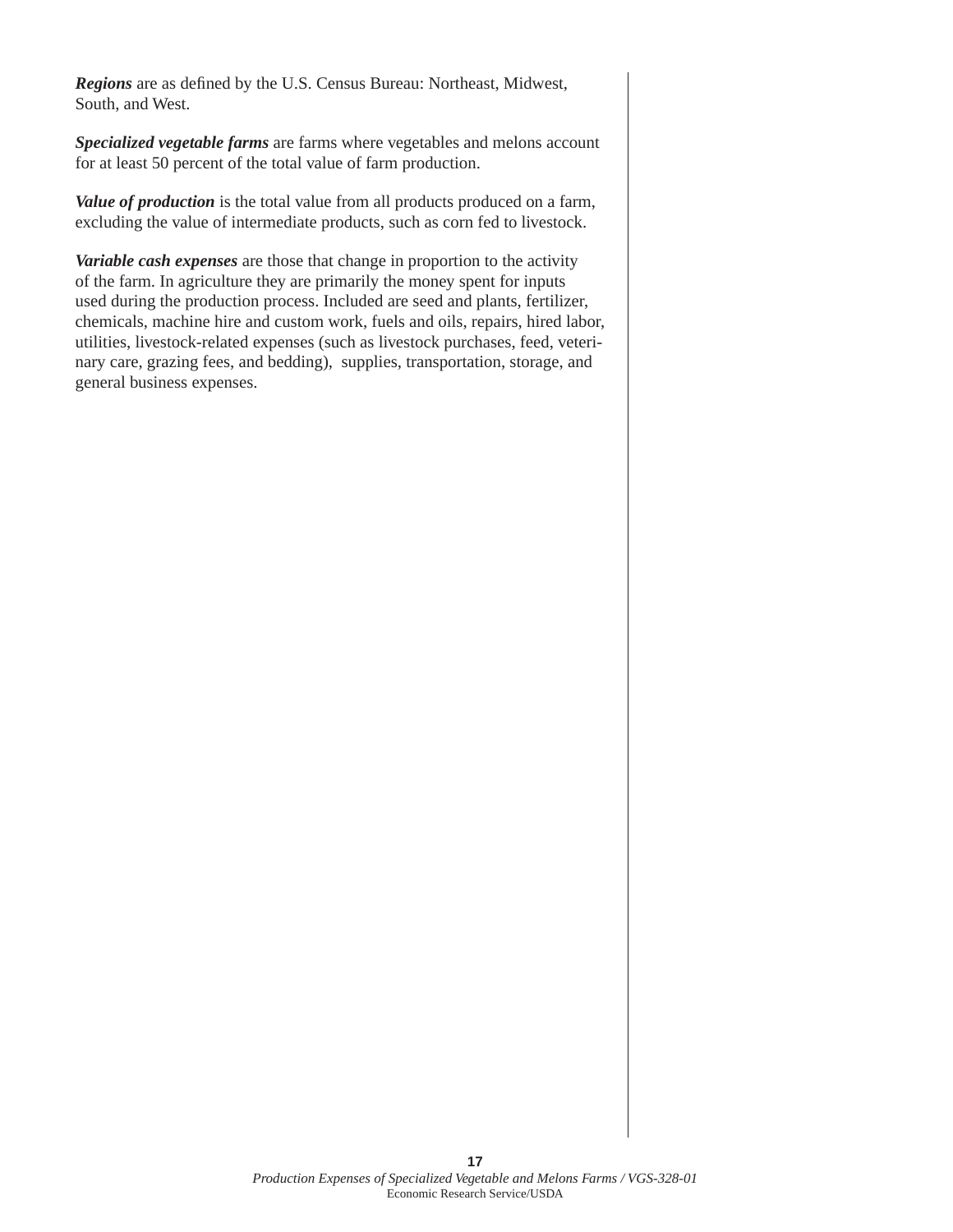# **Appendix tables**

- 1. Average regional farm expenses for specialized vegetable and melon farms, 1998-2000
- 2. Average regional farm expenses for specialized vegetable and melon farms, 2001-03
- 3. Average regional farm expenses for specialized vegetable and melon farms, 2004-06
- 4. Average regional farm expenses for specialized vegetable and melon farms, 1998-2006
- 5. Average farm expenses for specialized vegetable and melon farms, by farm size, 1998-2000
- 6. Average farm expenses for specialized vegetable and melon farms, by farm size, 2001-03
- 7. Average farm expenses for specialized vegetable and melon farms, by farm size, 2004-06
- 8. Average farm expenses for specialized vegetable and melon farms, by farm size, 1998-2006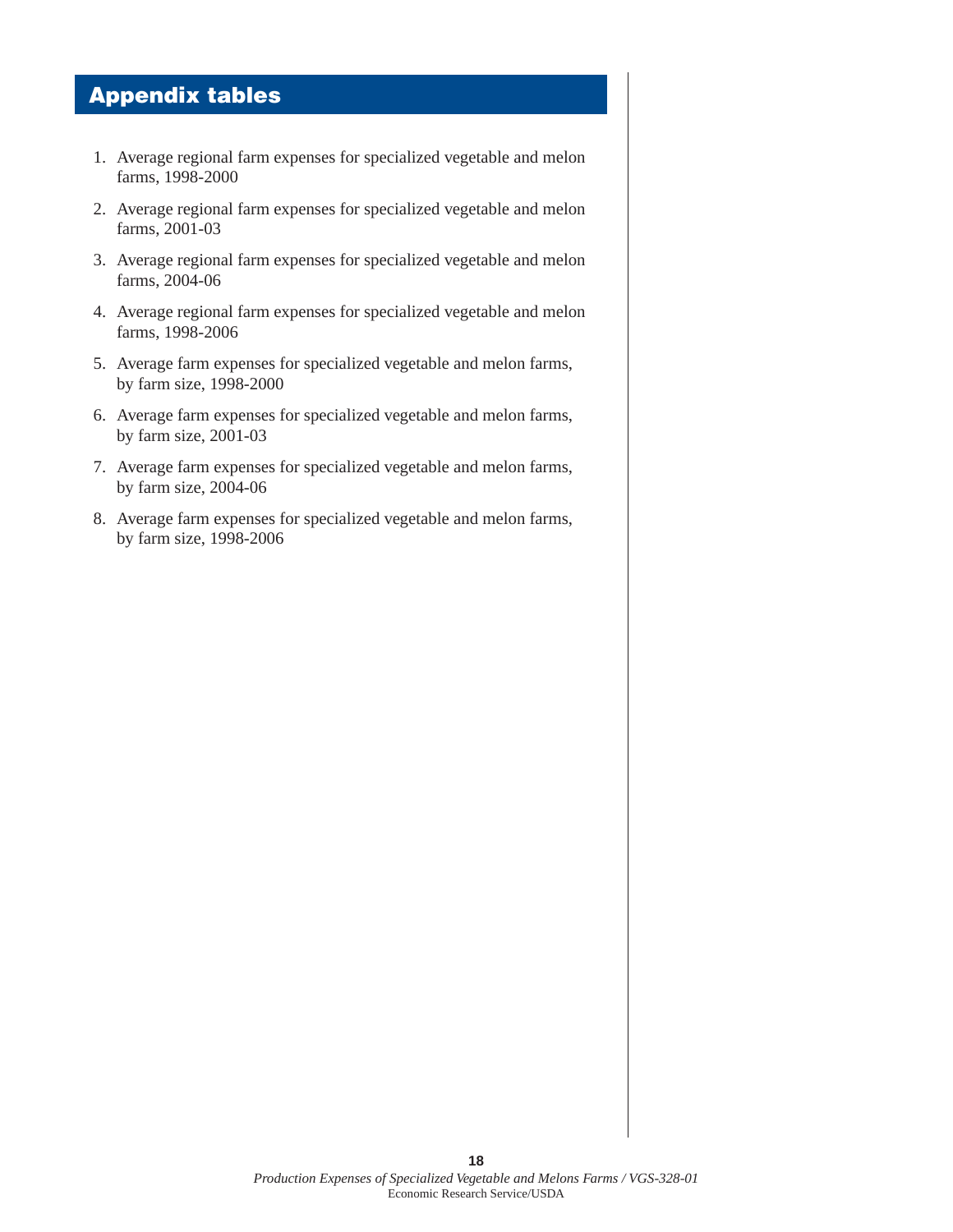#### Appendix table 1

### **Average regional farm expenses for specialized vegetable and melon farms, 1998-2000**

| Item                                 | U.S.    | Northeast | Midwest          | South                    | West    |
|--------------------------------------|---------|-----------|------------------|--------------------------|---------|
| Number of farms                      | 31,701  | 6,264     | 5,678            | 12,038                   | 7,720   |
| Average acres per farm               | 260     | 127       | 279              | 160                      | 509     |
| Harvested acres                      | 182     | 74        | 206              | 67                       | 431     |
| Harvested vegetable acres            | 99      | 48        | 87               | 41                       | 238     |
| Share in vegetables (percent)        | 54.4    | 64.9      | 42.2             | 61.2                     | 55.2    |
| Gross value of production (\$/farm)  | 300,587 | 93,888    | 161,887          | 126,546                  | 841,667 |
|                                      |         |           | Dollars per farm |                          |         |
| Variable cash expenses               | 189,865 | 66,442    | 92,931           | 89,805                   | 517,309 |
| Livestock-related <sup>1</sup>       | 1,210   | 872       | 1,056            | 734                      | 2,381   |
| Seed and plants                      | 15,418  | 6,257     | 9,718            | 6,856                    | 40,394  |
| Fertilizer and chemicals             | 40,844  | 12,876    | 27,068           | 17,943                   | 109,374 |
| Labor                                | 74,415  | 20,802    | 25,399           | 41,659                   | 205,033 |
| Fuels and oils                       | 7,051   | 3,927     | 4,511            | 3,875                    | 16,406  |
| Repairs and maintenance              | 12,634  | 6,431     | 9,679            | 4,709                    | 32,197  |
| Machine-hire and custom work         | 8,524   | 2,339     | 3,497            | 1,596                    | 28,041  |
| <b>Utilities</b>                     | 9,800   | 2,720     | 3,219            | 1,910                    | 32,685  |
| Other variable expenses <sup>2</sup> | 19,960  | 10,218    | 8,784            | 10,523                   | 50,798  |
| <b>Fixed cash expenses</b>           | 40,969  | 18,921    | 28,240           | 13,654                   | 110,810 |
| Real estate and property taxes       | 3,578   | 5,015     | 2,660            | 1,796                    | 5,866   |
| Interest                             | 9,573   | 7,398     | 6,855            | 3,542                    | 22,742  |
| Insurance premiums                   | 4,812   | 3,197     | 4,560            | 2,074                    | 10,578  |
| Rent and lease payments              | 23,005  | 3,311     | 14,165           | 6,242                    | 71,624  |
| <b>Total cash expenses</b>           | 230,834 | 85,363    | 121,171          | 103,459                  | 628,119 |
| Total noncash and imputed expenses   | 45,411  | 30,917    | 42,648           | 27,329                   | 87,053  |
| Depreciation                         | 12,677  | 6,229     | 13,896           | 4,920                    | 29,105  |
| Labor, noncash benefits              | 308     | 177       | 81               | $\overline{\phantom{a}}$ | 720     |
| Charge to operator and unpaid labor  | 19,368  | 19,858    | 20,983           | 16,122                   | 22,844  |
| Charge to management                 | 13,058  | 4,653     | 7,688            | 6,287                    | 34,384  |
| Total economic (long-term) expenses  | 276,244 | 116,280   | 163,819          | 131,007                  | 715,170 |
|                                      | Percent |           |                  |                          |         |
| <b>Selected financial ratios</b>     |         |           |                  |                          |         |
| Cash expense ratio                   | 83.19   | 91.04     | 75.06            | 82.54                    | 83.85   |
| Economic expense ratio               | 96.44   | 118.20    | 99.34            | 100.17                   | 92.75   |

-- = Insufficient data for legal disclosure or standard error is greater than 75 percent of the estimates.

<sup>1</sup>Includes expenses related to the production of farm animals such as livestock purchases, feed, livestock leasing, medical supplies, veterinary, custom, pasturing, grazing, and bedding.

2Includes supplies, transportation, storage, general business expenses, and registration fees.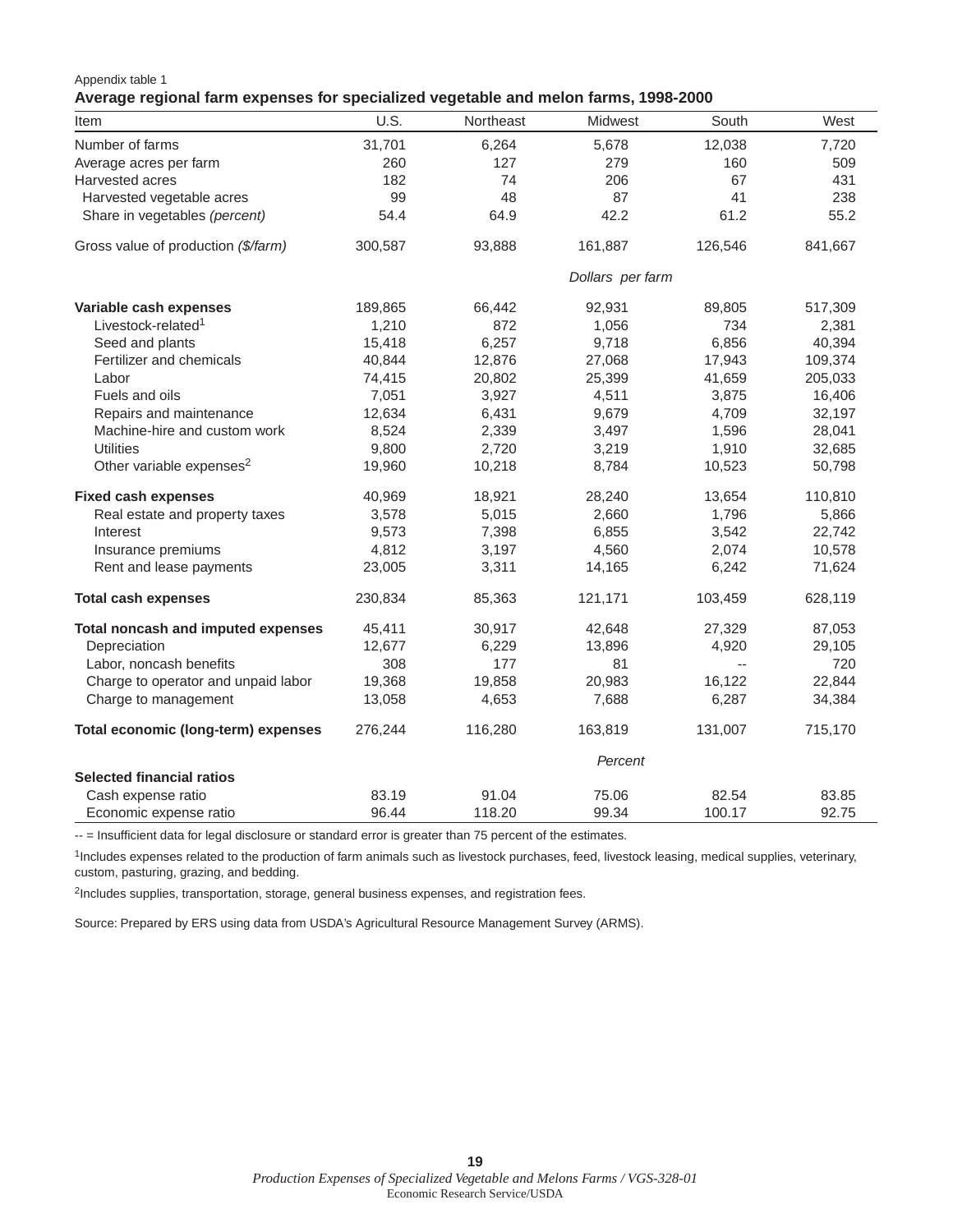#### Appendix table 2

### **Average regional farm expenses for specialized vegetable and melon farms, 2001-03**

| Item                                 | U.S.                     | Northeast | Midwest                  | South   | West      |
|--------------------------------------|--------------------------|-----------|--------------------------|---------|-----------|
| Number of farms                      | 25,733                   | 4,853     | 8,989                    | 6,974   | 4,916     |
| Average acres per farm               | 281                      | 151       | 155                      | 193     | 764       |
| Harvested acres                      | 223                      | 94        | 112                      | 136     | 675       |
| Harvested vegetable acres            | 125                      | 55        | 62                       | 70      | 388       |
| Share in vegetables (percent)        | 56.1                     | 58.5      | 55.4                     | 51.5    | 57.5      |
| Gross value of production (\$/farm)  | 414,999                  | 128,642   | 110,517                  | 197,139 | 1,563,445 |
|                                      |                          |           | Dollars per farm         |         |           |
| Variable cash expenses               | 248,828                  | 90,911    | 69,218                   | 140,199 | 887,216   |
| Livestock-related <sup>1</sup>       | $\overline{\phantom{a}}$ | 922       | $\overline{\phantom{a}}$ | 692     |           |
| Seed and plants                      | 24,244                   | 10,757    | 8,394                    | 13,397  | 81,923    |
| Fertilizer and chemicals             | 53,203                   | 17,283    | 16,993                   | 29,570  | 188,391   |
| Labor                                | 92,051                   | 27,740    | 22,378                   | 57,274  | 332,261   |
| Fuels and oils                       | 10,044                   | 4,738     | 3,565                    | 6,804   | 31,724    |
| Repairs and maintenance              | 15,684                   | 8,935     | 6,839                    | 9,294   | 47,581    |
| Machine-hire and custom work         | 12,581                   | 3,032     | $\overline{\phantom{a}}$ | 2,418   | 56,181    |
| <b>Utilities</b>                     | 17,750                   | 3,025     | 2,859                    | 4,284   | 78,616    |
| Other variable expenses <sup>2</sup> | 22,223                   | 14,478    | 5,392                    | 16,466  | 68,810    |
| <b>Fixed cash expenses</b>           | 50,691                   | 15,896    | 18,049                   | 25,071  | 181,066   |
| Real estate and property taxes       | 4,959                    | 3,924     | 2,159                    | 2,425   | 14,697    |
| Interest                             | 9,765                    | 3,797     | 3,783                    | 9,858   | 26,463    |
| Insurance premiums                   | 6,054                    | 3,942     | 3,107                    | 4,084   | 16,323    |
| Rent and lease payments              | 29,912                   | 4,234     | $\overline{\phantom{a}}$ | 8,704   | 123,583   |
| <b>Total cash expenses</b>           | 299,519                  | 106,807   | 87,268                   | 165,270 | 1,068,282 |
| Total noncash and imputed expenses   | 65,568                   | 49,074    | 41,289                   | 45,047  | 155,356   |
| Depreciation                         | 20,266                   | 9,536     | 9,557                    | 14,811  | 58,176    |
| Labor, noncash benefits              | 538                      | 671       | $\overline{\phantom{a}}$ | 254     | $-$       |
| Charge to operator and unpaid labor  | 27,039                   | 32,076    | 26,618                   | 20,411  | 32,242    |
| Charge to management                 | 17,725                   | 6,791     | 5,023                    | 9,571   | 63,311    |
| Total economic (long-term) expenses  | 365,088                  | 155,881   | 128,556                  | 210,317 | 1,223,638 |
|                                      |                          |           | Percent                  |         |           |
| <b>Selected financial ratios</b>     |                          |           |                          |         |           |
| Cash expense ratio                   | 80.03                    | 77.92     | 79.10                    | 85.27   | 79.31     |
| Economic expense ratio               | 94.94                    | 105.97    | 105.12                   | 105.09  | 89.97     |

-- = Insufficient data for legal disclosure or standard error is greater than 75 percent of the estimates.

<sup>1</sup>Includes expenses related to the production of farm animals such as livestock purchases, feed, livestock leasing, medical supplies, veterinary, custom, pasturing, grazing, and bedding.

2Includes supplies, transportation, storage, general business expenses, and registration fees.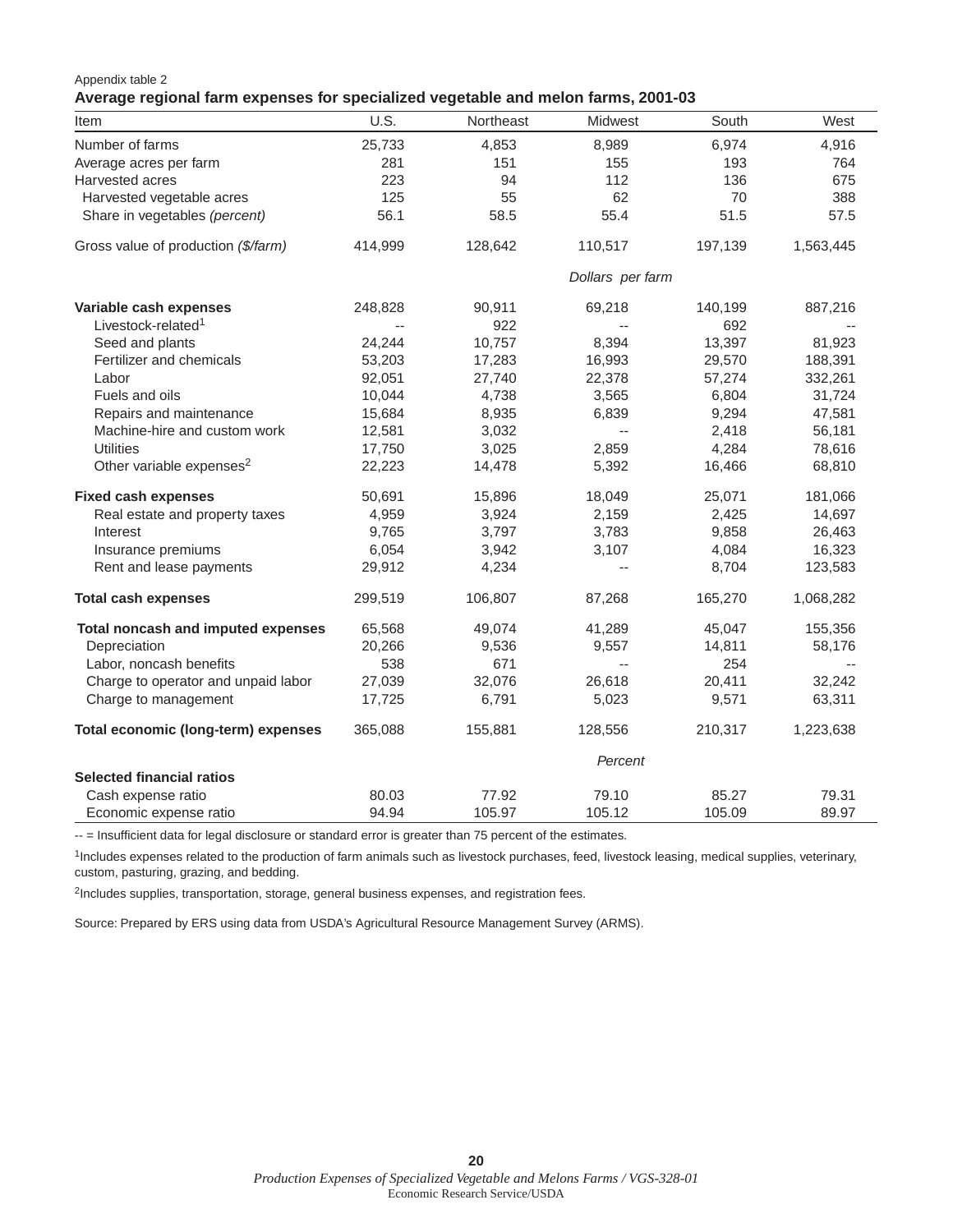#### Appendix table 3

#### **Average regional farm expenses for specialized vegetable and melon farms, 2004-06**

| Item                                 | U.S.    | Northeast | Midwest          | South   | West      |
|--------------------------------------|---------|-----------|------------------|---------|-----------|
| Number of farms                      | 31,975  | 5,845     | 7,526            | 11,562  | 7,043     |
| Average acres per farm               | 247     | 133       | 199              | 151     | 548       |
| Harvested acres                      | 197     | 82        | 154              | 85      | 521       |
| Harvested vegetable acres            | 104     | 40        | 69               | 48      | 285       |
| Share in vegetables (percent)        | 52.8    | 48.8      | 44.8             | 56.5    | 54.7      |
| Gross value of production (\$/farm)  | 409,737 | 105,827   | 229,110          | 158,801 | 1,266,910 |
|                                      |         |           | Dollars per farm |         |           |
| Variable cash expenses               | 240,510 | 82,649    | 98,851           | 115,911 | 727,441   |
| Livestock-related <sup>1</sup>       | 1,273   | 1,701     | 412              | 603     | 2,937     |
| Seed and plants                      | 23,636  | 8,043     | 8,894            | 9,765   | 75,101    |
| Fertilizer and chemicals             | 51,158  | 14,386    | 21,362           | 23,946  | 158,185   |
| Labor                                | 87,120  | 28,567    | 34,394           | 47,970  | 256,323   |
| Fuels and oils                       | 14,691  | 7,043     | 7,042            | 7,331   | 41,294    |
| Repairs and maintenance              | 16,532  | 8,063     | 8,202            | 6,686   | 48,622    |
| Machine-hire and custom work         | 8,272   | 1,129     | 4,724            | 2,817   | 26,946    |
| <b>Utilities</b>                     | 11,515  | 2,742     | 3,161            | 2,744   | 42,118    |
| Other variable expenses <sup>2</sup> | 26,315  | 10,973    | 10,658           | 14,048  | 75,915    |
| <b>Fixed cash expenses</b>           | 48,079  | 13,023    | 22,970           | 15,727  | 157,113   |
| Real estate and property taxes       | 4,511   | 4,078     | 3,629            | 1,711   | 10,409    |
| Interest                             | 8,217   | 2,916     | 4,725            | 3,602   | 23,924    |
| Insurance premiums                   | 6,194   | 3,350     | 3,805            | 3,129   | 16,138    |
| Rent and lease payments              | 29,157  | 2,679     | 10,811           | 7,285   | 106,641   |
| <b>Total cash expenses</b>           | 288,590 | 95,432    | 121,821          | 131,638 | 884,554   |
| Total noncash and imputed expenses   | 51,370  | 42,377    | 44,813           | 29,539  | 101,679   |
| Depreciation                         | 14,300  | 6,866     | 10,112           | 5,874   | 38,778    |
| Labor, noncash benefits              | 526     | 259       | 376              | 302     | 1,275     |
| Charge to operator and unpaid labor  | 25,618  | 31,108    | 28,755           | 18,179  | 29,921    |
| Charge to management                 | 10,926  | 4,144     | 5,570            | 5,184   | 31,705    |
| Total economic (long-term) expenses  | 339,960 | 138,049   | 166,634          | 161,177 | 986,232   |
|                                      | Percent |           |                  |         |           |
| <b>Selected financial ratios</b>     |         |           |                  |         |           |
| Cash expense ratio                   | 77.50   | 88.92     | 76.54            | 78.74   | 76.47     |
| Economic expense ratio               | 87.93   | 112.93    | 95.23            | 91.10   | 83.84     |

1Includes expenses related to the production of farm animals such as livestock purchases, feed, livestock leasing, medical supplies, veterinary, custom, pasturing, grazing, and bedding.

2Includes supplies, transportation, storage, general business expenses, and registration fees.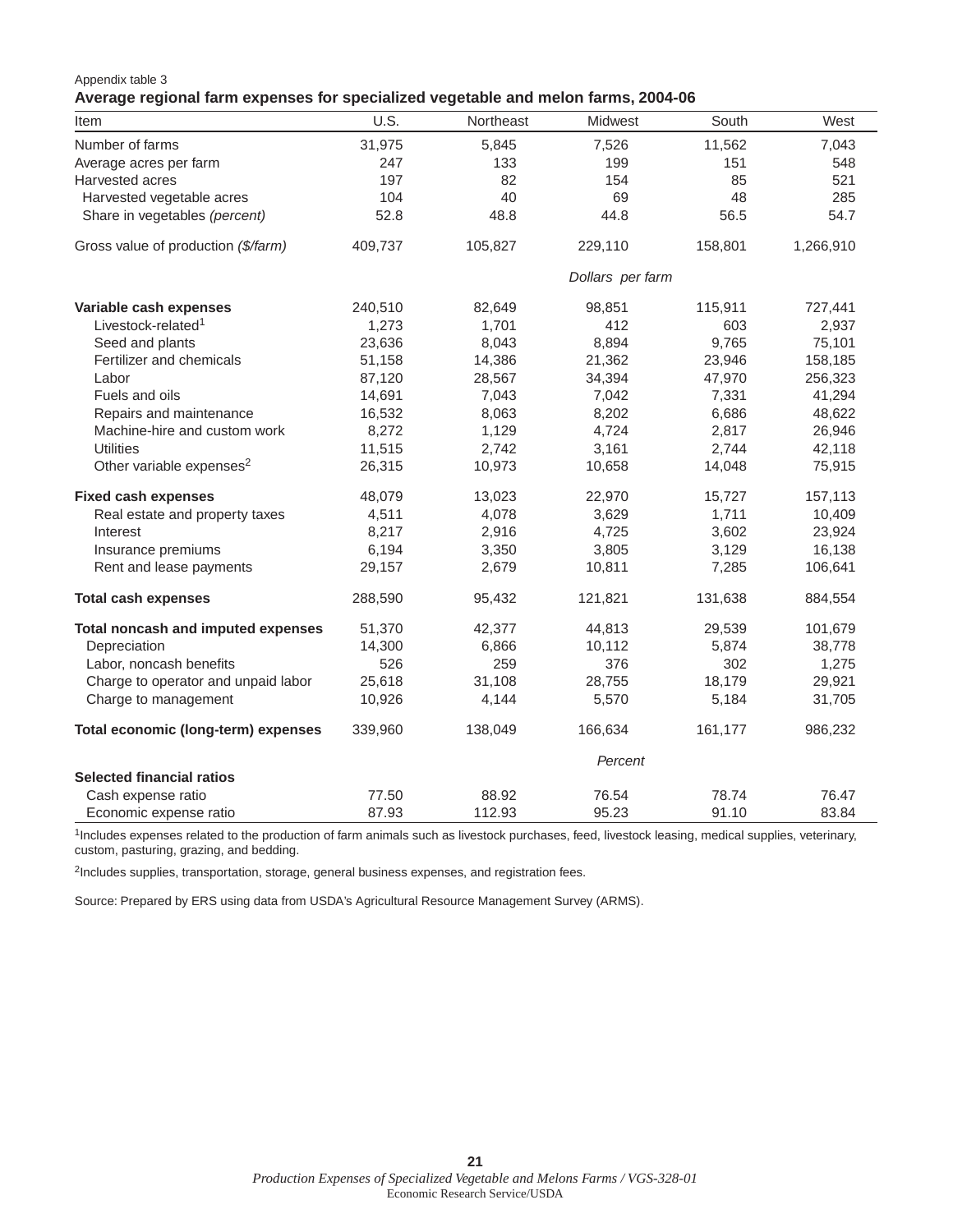#### Appendix table 4 **Average regional farm expenses for specialized vegetable and melon farms,1998-2006**

| Item                                 | U.S.    | Northeast | Midwest          | South   | West      |
|--------------------------------------|---------|-----------|------------------|---------|-----------|
| Number of farms                      | 29,803  | 5,654     | 7,397            | 10,191  | 6,560     |
| Average acres per farm               | 261     | 136       | 202              | 165     | 587       |
| Harvested acres                      | 199     | 82        | 150              | 90      | 524       |
| Harvested vegetable acres            | 108     | 47        | 71               | 50      | 292       |
| Share in vegetables (percent)        | 54.3    | 57.3      | 47.3             | 55.6    | 55.7      |
| Gross value of production (\$/farm)  | 372,551 | 107,946   | 163,875          | 154,846 | 1,174,163 |
|                                      |         |           | Dollars per farm |         |           |
| Variable cash expenses               | 224,947 | 79,027    | 85,334           | 111,172 | 684,918   |
| Livestock-related <sup>1</sup>       | 1,190   | 1,172     | 824              | 675     | 2,417     |
| Seed and plants                      | 20,897  | 8,160     | 8,902            | 9,448   | 63,190    |
| Fertilizer and chemicals             | 48,090  | 14,658    | 21,052           | 22,866  | 146,582   |
| Labor                                | 84,034  | 25,463    | 27,226           | 47,607  | 255,172   |
| Fuels and oils                       | 10,645  | 5,233     | 4,986            | 5,850   | 29,139    |
| Repairs and maintenance              | 14,905  | 7,710     | 8,028            | 6,502   | 41,918    |
| Machine-hire and custom work         | 9,601   | 2,120     | 3,216            | 2,245   | 34,679    |
| <b>Utilities</b>                     | 12,701  | 2,815     | 3,054            | 2,767   | 47,535    |
| Other variable expenses <sup>2</sup> | 22,884  | 11,697    | 8,046            | 13,211  | 64,286    |
| <b>Fixed cash expenses</b>           | 46,310  | 16,023    | 22,325           | 17,042  | 144,932   |
| Real estate and property taxes       | 4,309   | 4,380     | 2,786            | 1,907   | 9,698     |
| Interest                             | 9,144   | 4,823     | 4,889            | 5,006   | 24,094    |
| Insurance premiums                   | 5,664   | 3,463     | 3,715            | 2,931   | 14,003    |
| Rent and lease payments              | 27,193  | 3,357     | 10,935           | 7,198   | 97,136    |
| <b>Total cash expenses</b>           | 271,257 | 95,051    | 107,659          | 128,215 | 829,850   |
| Total noncash and imputed expenses   | 53,343  | 40,061    | 42,832           | 32,292  | 109,363   |
| Depreciation                         | 15,441  | 7,395     | 10,856           | 7,537   | 39,829    |
| Labor, noncash benefits              | 452     | 347       | 185              | 258     | 1,145     |
| Charge to operator and unpaid labor  | 23,811  | 27,230    | 25,901           | 17,878  | 27,724    |
| Charge to management                 | 13,639  | 5,089     | 5,890            | 6,619   | 40,652    |
| Total economic (long-term) expenses  | 324,601 | 135,112   | 150,490          | 160,507 | 939,200   |
|                                      | Percent |           |                  |         |           |
| <b>Selected financial ratios</b>     |         |           |                  |         |           |
| Cash expense ratio                   | 79.95   | 85.69     | 76.92            | 81.78   | 79.46     |
| Economic expense ratio               | 92.61   | 112.09    | 99.62            | 97.84   | 88.33     |

1Includes expenses related to the production of farm animals such as livestock purchases, feed, livestock leasing, medical supplies, veterinary, custom, pasturing, grazing, and bedding.

<sup>2</sup>Includes supplies, transportation, storage, general business expenses, and registration fees.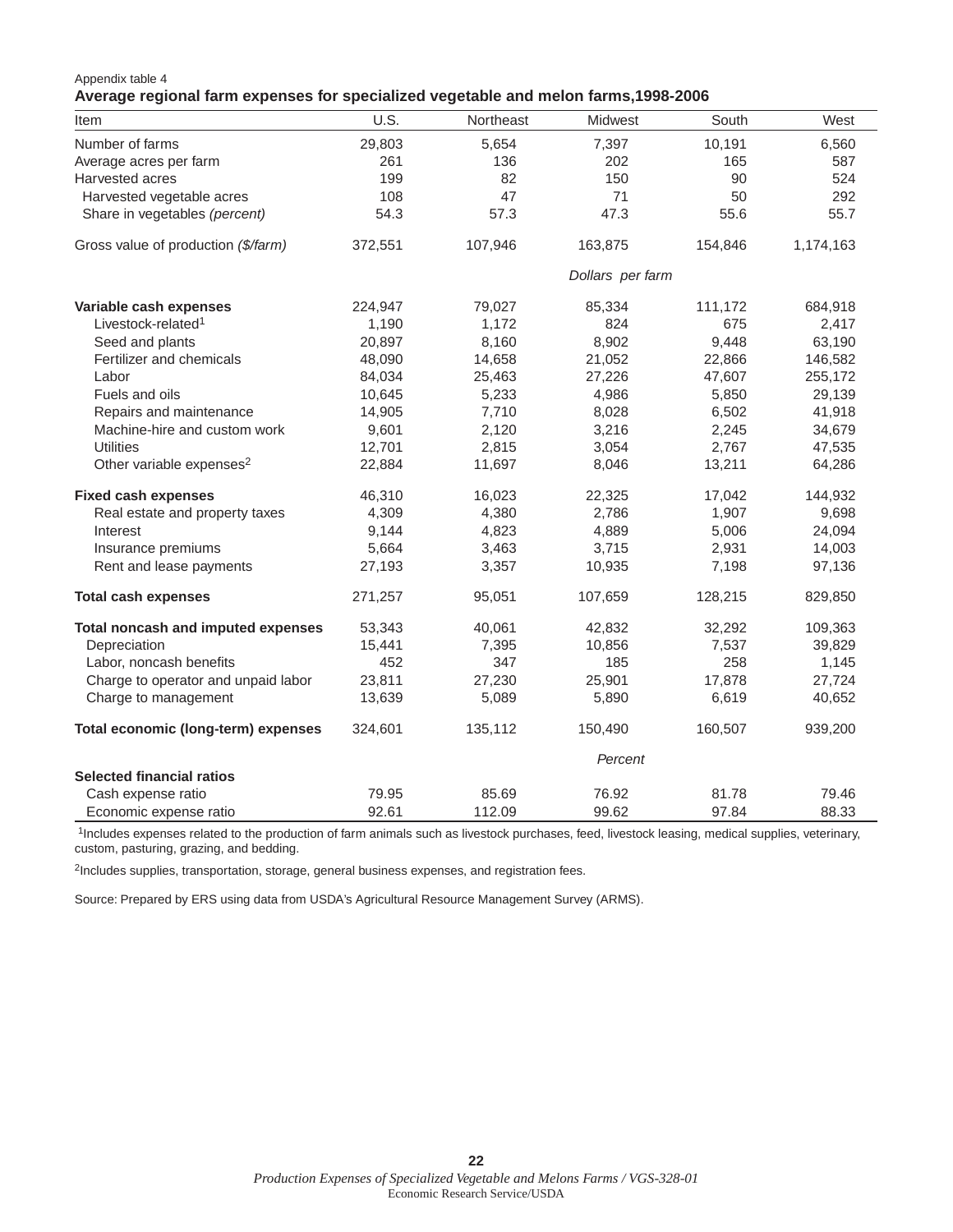### Appendix table 5 **Average farm expenses for specialized vegetable and melon farms, by farm size, 1998-2000**

|                                      | Value of production         |                              |                              |                                      |  |  |
|--------------------------------------|-----------------------------|------------------------------|------------------------------|--------------------------------------|--|--|
| Item                                 | Small<br>Less than \$40,000 | Medium<br>\$40,000-\$249,999 | Large<br>\$250,000-\$999,999 | Very large<br>\$1,000,000<br>or more |  |  |
| Number of farms                      | 22,055                      | 4,300                        | 3,533                        | 1,813                                |  |  |
| Average acres per farm               | 56                          | 243                          | 653                          | 2,019                                |  |  |
| Harvested acres                      | 18                          | 123                          | 452                          | 1,793                                |  |  |
| Harvested vegetable acres            | $\overline{7}$              | 70                           | 213                          | 1,055                                |  |  |
| Share in vegetables (percent)        | 38.9                        | 56.9                         | 47.1                         | 58.8                                 |  |  |
| Gross value of production (\$/farm)  | 6,662                       | 110,917                      | 516,029                      | 3,906,933                            |  |  |
|                                      |                             | Dollars per farm             |                              |                                      |  |  |
| Variable cash expenses               | 9,287                       | 64,224                       | 329,319                      | 2,413,278                            |  |  |
| Livestock-related <sup>1</sup>       | 318                         | 464                          | 3,284                        | 9,960                                |  |  |
| Seed and plants                      | 935                         | 6,649                        | 29,786                       | 184,449                              |  |  |
| Fertilizer and chemicals             | 2,126                       | 16,303                       | 76,022                       | 501,588                              |  |  |
| Labor                                | 970                         | 18,392                       | 116,618                      | 1,018,687                            |  |  |
| Fuels and oils                       | 707                         | 5,318                        | 18,043                       | 66,922                               |  |  |
| Repairs and maintenance              | 1,766                       | 5,939                        | 24,765                       | 137,100                              |  |  |
| Machine-hire and custom work         | 605                         | 2,832                        | 12,442                       | 110,742                              |  |  |
| <b>Utilities</b>                     | 556                         | 3,311                        | 16,732                       | 124,152                              |  |  |
| Other variable expenses <sup>2</sup> | 1,303                       | 5,016                        | 31,627                       | 259,678                              |  |  |
| <b>Fixed cash expenses</b>           | 4,789                       | 16,239                       | 68,002                       | 487,157                              |  |  |
| Real estate and property taxes       | 1,470                       | 2,909                        | 6,350                        | 25,412                               |  |  |
| Interest                             | 1,884                       | 4,150                        | 20,063                       | 95,546                               |  |  |
| Insurance premiums                   | 877                         | 3,003                        | 10,504                       | 45,887                               |  |  |
| Rent and lease payments              | 558                         | 6,177                        | 31,085                       | 320,312                              |  |  |
| <b>Total cash expenses</b>           | 14,076                      | 80,463                       | 397,322                      | 2,900,435                            |  |  |
| Total noncash and imputed expenses   | 17,013                      | 41,962                       | 89,236                       | 313,676                              |  |  |
| Depreciation                         | 1,225                       | 8,932                        | 32,211                       | 122,813                              |  |  |
| Labor, noncash benefits              | 23                          | 152                          | 1,191                        | 2,416                                |  |  |
| Charge to operator and unpaid labor  | 15,249                      | 26,955                       | 30,405                       | 29,976                               |  |  |
| Charge to management                 | 516                         | 5,923                        | 25,429                       | 158,471                              |  |  |
| Total economic (long-term) expenses  | 31,090                      | 122,425                      | 486,557                      | 3,214,111                            |  |  |
|                                      |                             | Percent                      |                              |                                      |  |  |
| <b>Selected financial ratios</b>     |                             |                              |                              |                                      |  |  |
| Cash expense ratio                   | 137.95                      | 68.26                        | 78.30                        | 83.83                                |  |  |
| Economic expense ratio               | 196.70                      | 100.52                       | 96.54                        | 90.64                                |  |  |

1Includes expenses related to the production of farm animals such as livestock purchases, feed, livestock leasing, medical supplies, veterinary, custom, pasturing, grazing, and bedding.

<sup>2</sup>Includes supplies, transportation, storage, general business expenses, and registration fees.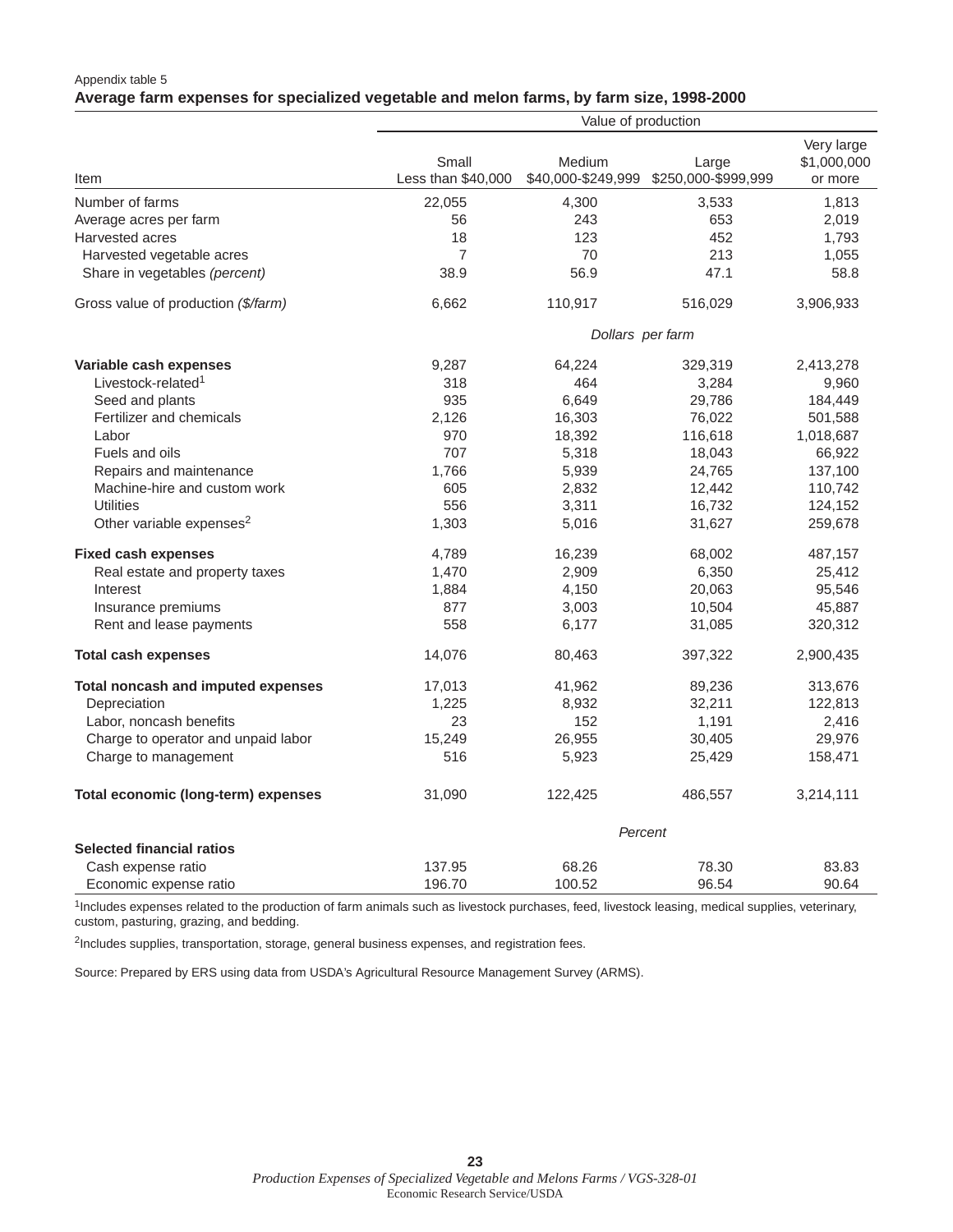### Appendix table 6 **Average farm expenses for specialized vegetable and melon farms, by farm size, 2001-03**

|                                      | Value of production         |                              |                              |                                      |  |  |
|--------------------------------------|-----------------------------|------------------------------|------------------------------|--------------------------------------|--|--|
| Item                                 | Small<br>Less than \$40,000 | Medium<br>\$40,000-\$249,999 | Large<br>\$250,000-\$999,999 | Very large<br>\$1,000,000<br>or more |  |  |
| Number of farms                      | 16,146                      | 5,057                        | 2,551                        | 1,979                                |  |  |
| Average acres per farm               | 46                          | 173                          | 664                          | 1,984                                |  |  |
| Harvested acres                      | 17                          | 105                          | 512                          | 1,830                                |  |  |
| Harvested vegetable acres            | 9                           | 53                           | 231                          | 1,116                                |  |  |
| Share in vegetables (percent)        | 52.9                        | 50.5                         | 45.1                         | 61.0                                 |  |  |
| Gross value of production (\$/farm)  | 8,382                       | 100,589                      | 557,278                      | 4,353,269                            |  |  |
|                                      |                             | Dollars per farm             |                              |                                      |  |  |
| Variable cash expenses               | 8,944                       | 71,974                       | 372,070                      | 2,499,491                            |  |  |
| Livestock-related <sup>1</sup>       | 483                         | 746                          | 805                          |                                      |  |  |
| Seed and plants                      | 1,403                       | 8,201                        | 36,696                       | 235,582                              |  |  |
| Fertilizer and chemicals             | 1,084                       | 13,986                       | 87,361                       | 534,708                              |  |  |
| Labor                                | 1,629                       | 21,836                       | 122,252                      | 970,448                              |  |  |
| Fuels and oils                       | 751                         | 4,909                        | 18,045                       | 88,683                               |  |  |
| Repairs and maintenance              | 1,687                       | 8,121                        | 32,888                       | 127,048                              |  |  |
| Machine-hire and custom work         | 145                         | 2,589                        | 18,444                       | 132,048                              |  |  |
| <b>Utilities</b>                     | 556                         | 3,679                        | 22,665                       | 187,690                              |  |  |
| Other variable expenses <sup>2</sup> | 1,207                       | 7,905                        | 32,914                       | 216,531                              |  |  |
| <b>Fixed cash expenses</b>           | 3,736                       | 13,527                       | 79,579                       | 491,607                              |  |  |
| Real estate and property taxes       | 1,358                       | 2,423                        | 5,814                        | 39,731                               |  |  |
| Interest                             | 1,421                       | 3,904                        | 16,300                       | 84,411                               |  |  |
| Insurance premiums                   | 574                         | 3,638                        | 14,268                       | 46,359                               |  |  |
| Rent and lease payments              | 382                         | 3,563                        | 43,197                       | 321,106                              |  |  |
| <b>Total cash expenses</b>           | 12,680                      | 85,502                       | 451,649                      | 2,991,098                            |  |  |
| Total noncash and imputed expenses   | 20,906                      | 51,004                       | 115,364                      | 403,070                              |  |  |
| Depreciation                         | 1,229                       | 9,443                        | 47,228                       | 168,523                              |  |  |
| Labor, noncash benefits              | 40                          | 481                          | 998                          | 4,157                                |  |  |
| Charge to operator and unpaid labor  | 19,130                      | 35,361                       | 38,650                       | 55,346                               |  |  |
| Charge to management                 | 507                         | 5,719                        | 28,488                       | 175,044                              |  |  |
| Total economic (long-term) expenses  | 33,584                      | 136,506                      | 567,013                      | 3,394,167                            |  |  |
|                                      |                             | Percent                      |                              |                                      |  |  |
| <b>Selected financial ratios</b>     |                             |                              |                              |                                      |  |  |
| Cash expense ratio                   | 120.27                      | 75.40                        | 77.39                        | 80.00                                |  |  |
| Economic expense ratio               | 202.17                      | 116.18                       | 94.04                        | 89.61                                |  |  |

-- = Insufficient data for legal disclosure or standard error is greater than 75 percent of the estimates.

1Includes expenses related to the production of farm animals such as livestock purchases, feed, livestock leasing, medical supplies, veterinary, custom, pasturing, grazing, and bedding.

<sup>2</sup>Includes supplies, transportation, storage, general business expenses, and registration fees.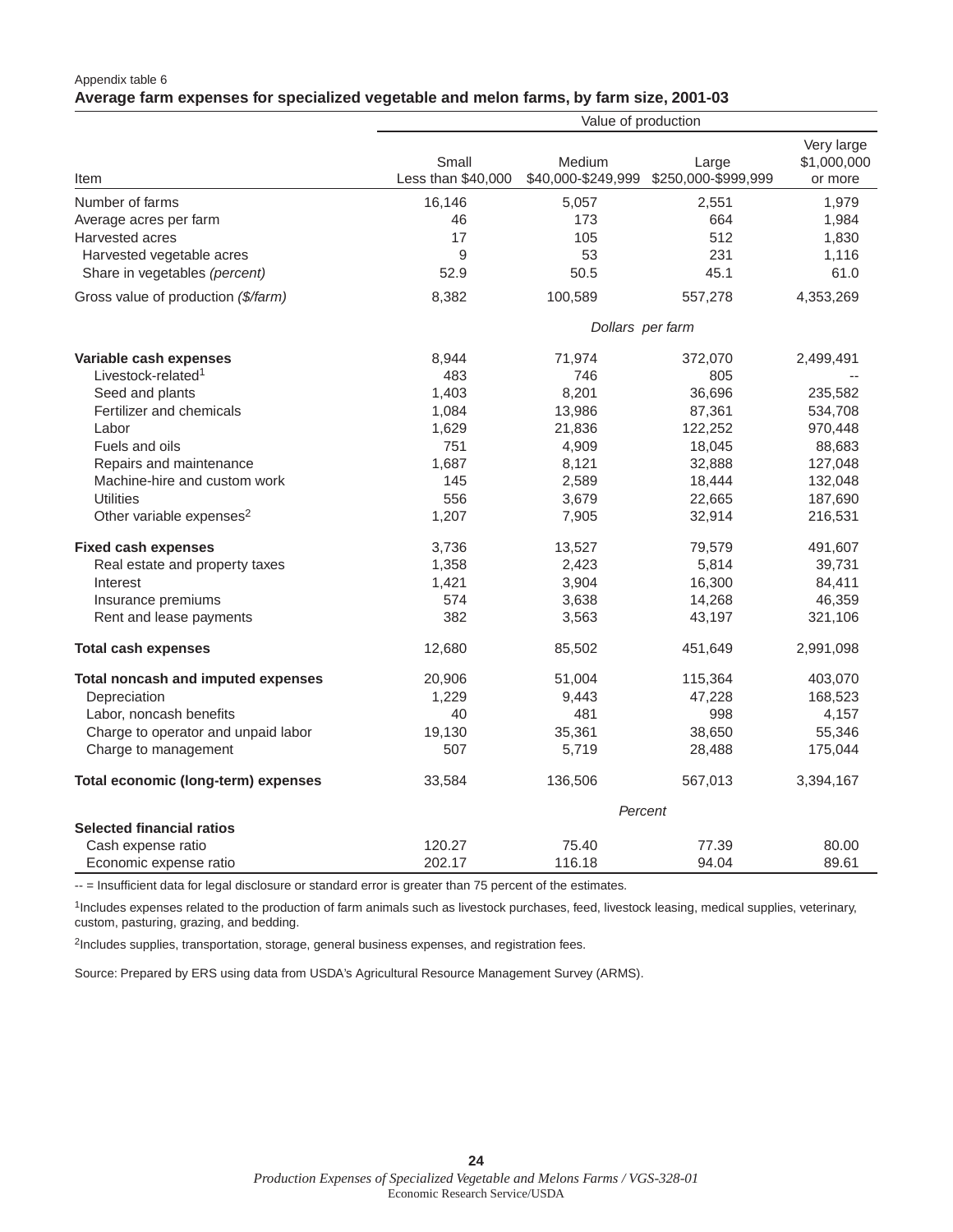### Appendix table 7 **Average farm expenses for specialized vegetable and melon farms, by farm size, 2004-06**

|                                      | Value of production         |                              |                              |                                      |  |  |
|--------------------------------------|-----------------------------|------------------------------|------------------------------|--------------------------------------|--|--|
| Item                                 | Small<br>Less than \$40,000 | Medium<br>\$40,000-\$249,999 | Large<br>\$250,000-\$999,999 | Very large<br>\$1,000,000<br>or more |  |  |
| Number of farms                      | 22,486                      | 4,879                        | 2,032                        | 2,578                                |  |  |
| Average acres per farm               | 41                          | 188                          | 544                          | 1,919                                |  |  |
| Harvested acres                      | 13                          | 97                           | 416                          | 1,812                                |  |  |
| Harvested vegetable acres            | $\overline{7}$              | 53                           | 191                          | 972                                  |  |  |
| Share in vegetables (percent)        | 53.8                        | 54.6                         | 45.9                         | 53.6                                 |  |  |
| Gross value of production (\$/farm)  | 6,947                       | 107,808                      | 511,963                      | 4,413,493                            |  |  |
|                                      |                             | Dollars per farm             |                              |                                      |  |  |
| Variable cash expenses               | 8,654                       | 92,643                       | 358,805                      | 2,449,263                            |  |  |
| Livestock-related <sup>1</sup>       | 498                         | 1,378                        | 2,470                        | 6,893                                |  |  |
| Seed and plants                      | 856                         | 15,728                       | 32,362                       | 230,411                              |  |  |
| Fertilizer and chemicals             | 1,118                       | 17,335                       | 79,499                       | 529,260                              |  |  |
| Labor                                | 1,045                       | 28,755                       | 133,620                      | 911,632                              |  |  |
| Fuels and oils                       | 1,099                       | 9,128                        | 24,453                       | 136,071                              |  |  |
| Repairs and maintenance              | 1,785                       | 6,591                        | 27,278                       | 155,489                              |  |  |
| Machine-hire and custom work         | 73                          | 1,622                        | 11,359                       | 89,929                               |  |  |
| <b>Utilities</b>                     | 590                         | 3,745                        | 14,724                       | 118,965                              |  |  |
| Other variable expenses <sup>2</sup> | 1,591                       | 8,363                        | 33,039                       | 270,614                              |  |  |
| <b>Fixed cash expenses</b>           | 3,626                       | 16,404                       | 68,704                       | 479,469                              |  |  |
| Real estate and property taxes       | 1,577                       | 2,769                        | 6,989                        | 31,442                               |  |  |
| Interest                             | 1,170                       | 4,680                        | 15,600                       | 70,554                               |  |  |
| Insurance premiums                   | 586                         | 3,685                        | 14,089                       | 53,629                               |  |  |
| Rent and lease payments              | 292                         | 5,269                        | 32,027                       | 323,844                              |  |  |
| <b>Total cash expenses</b>           | 12,280                      | 109,047                      | 427,510                      | 2,928,732                            |  |  |
| Total noncash and imputed expenses   | 23,696                      | 44,259                       | 94,368                       | 272,313                              |  |  |
| Depreciation                         | 1,347                       | 6,293                        | 29,791                       | 130,220                              |  |  |
| Labor, noncash benefits              | 119                         | 237                          | 1,197                        | 4,095                                |  |  |
| Charge to operator and unpaid labor  | 21,712                      | 32,129                       | 39,517                       | 36,414                               |  |  |
| Charge to management                 | 518                         | 5,600                        | 23,863                       | 101,584                              |  |  |
| Total economic (long-term) expenses  | 35,976                      | 153,306                      | 521,978                      | 3,201,045                            |  |  |
|                                      |                             | Percent                      |                              |                                      |  |  |
| <b>Selected financial ratios</b>     |                             |                              |                              |                                      |  |  |
| Cash expense ratio                   | 119.60                      | 93.68                        | 79.06                        | 75.44                                |  |  |
| Economic expense ratio               | 192.94                      | 124.91                       | 94.59                        | 80.73                                |  |  |

1Includes expenses related to the production of farm animals such as livestock purchases, feed, livestock leasing, medical supplies, veterinary, custom, pasturing, grazing, and bedding.

<sup>2</sup>Includes supplies, transportation, storage, general business expenses, and registration fees.